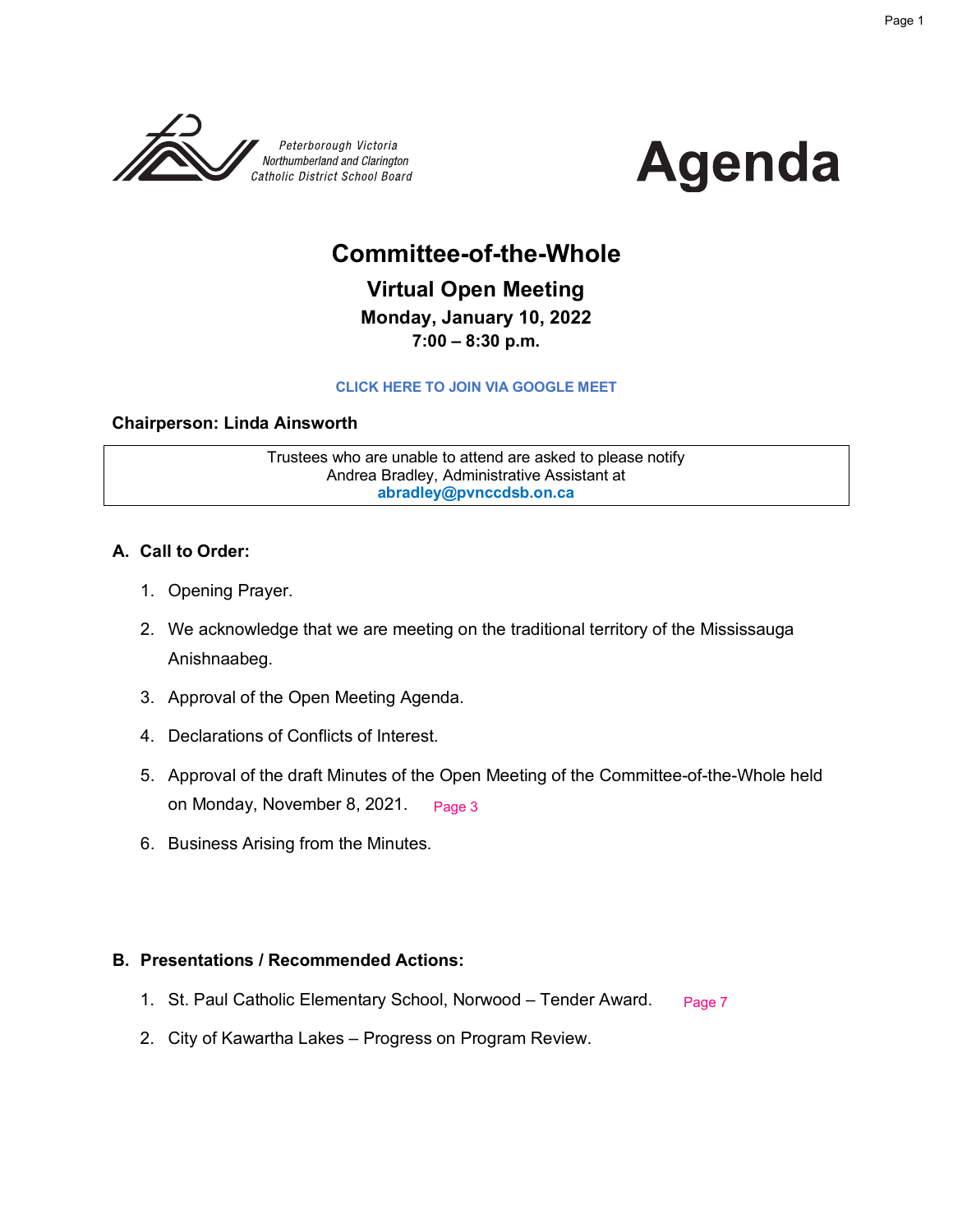#### **C. Information Items:**

- 1. Revised Estimates 2021-2022. [Page 9](#page-8-0)
- 2. Interim Financial Information November 30, 2021. [Page 22](#page-21-0)

#### **D. Old Business:**

#### **E. New Business:**

#### **F. Next Meeting:**

1. Monday, February 7, 2022. 6:30 p.m.

#### **G. Conclusion:**

- 1. Closing Prayer.
- 2. Adjournment.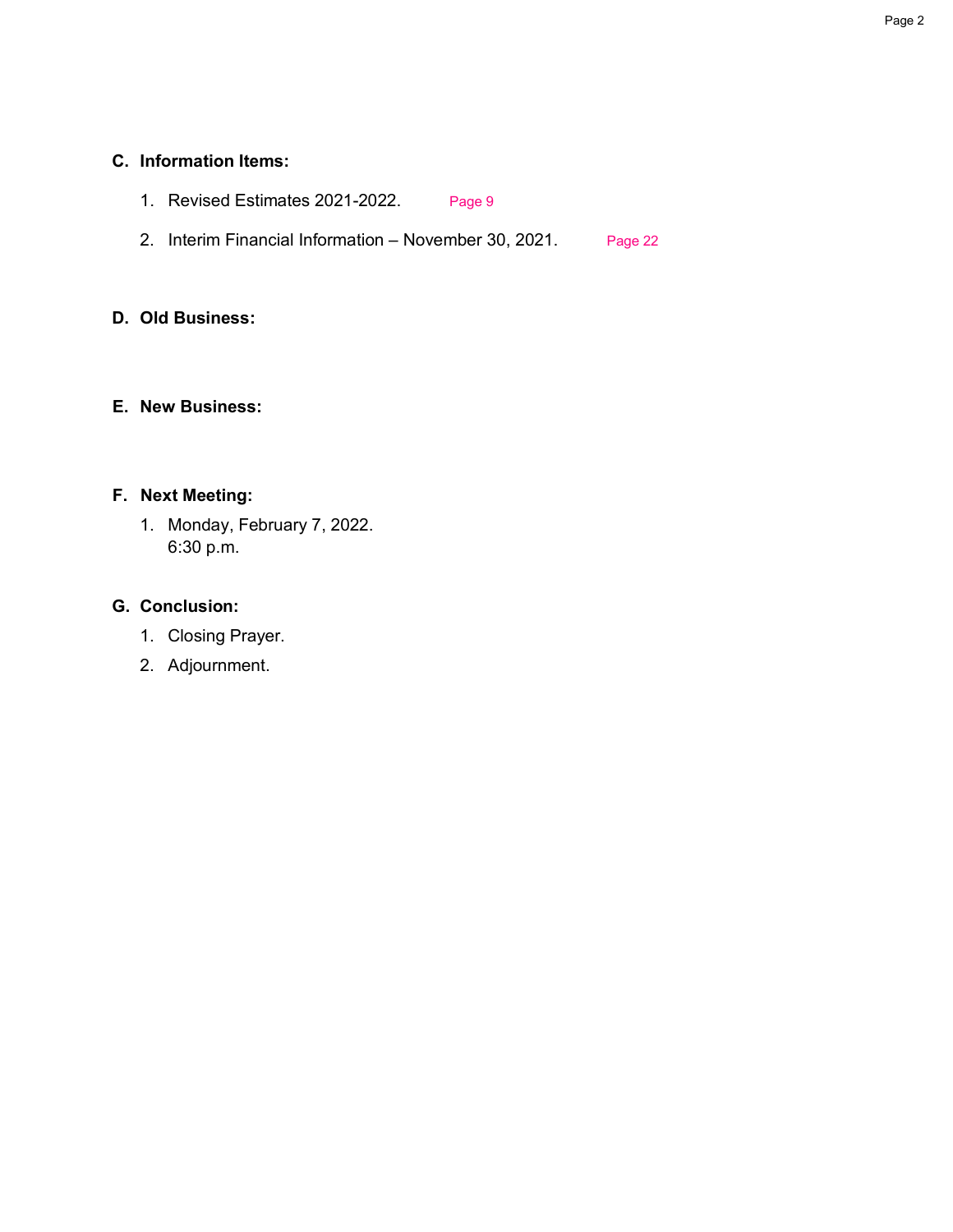

A.4 Page 3

<span id="page-2-0"></span>



## **The Minutes of the Open Meeting of the Committee-of-the-Whole held on Monday, November 8, 2021 at 6:38 p.m.**

| <b>Present</b>  |                                                                                                                             |  |  |  |
|-----------------|-----------------------------------------------------------------------------------------------------------------------------|--|--|--|
| Trustees:       | Linda Ainsworth (Committee Chairperson), David Bernier, Braden Leal,                                                        |  |  |  |
|                 | Kevin MacKenzie (via video conference),                                                                                     |  |  |  |
|                 | Siobhan Marie (Junior Student Trustee), Helen McCarthy (via video conference),                                              |  |  |  |
|                 | Emmanuel Pinto (via video conference).                                                                                      |  |  |  |
| Administration: | Jeannie Armstrong, Joan Carragher, Laurie Corrigan, Jonathan Di lanni,<br>Isabel Grace, Stephen O'Sullivan, Sheila Piggott. |  |  |  |
| Guests:         |                                                                                                                             |  |  |  |
| Regrets:        |                                                                                                                             |  |  |  |
| Recorder:       | Andrea Bradley.                                                                                                             |  |  |  |

#### **A. Call to Order:**

- 1. Linda Ainsworth asked Isabel Grace to lead the Opening Prayer.
- 2. Linda Ainsworth, acknowledged that the Committee-of-the-Whole Meeting was taking place on the traditional territory of the Mississauga Anishnaabeg.

#### 3. Approval of Open Meeting Agenda.

**Motion:** Moved by Kevin MacKenzie, seconded by Emmanuel Pinto, that the Open Meeting Agenda be accepted.

Carried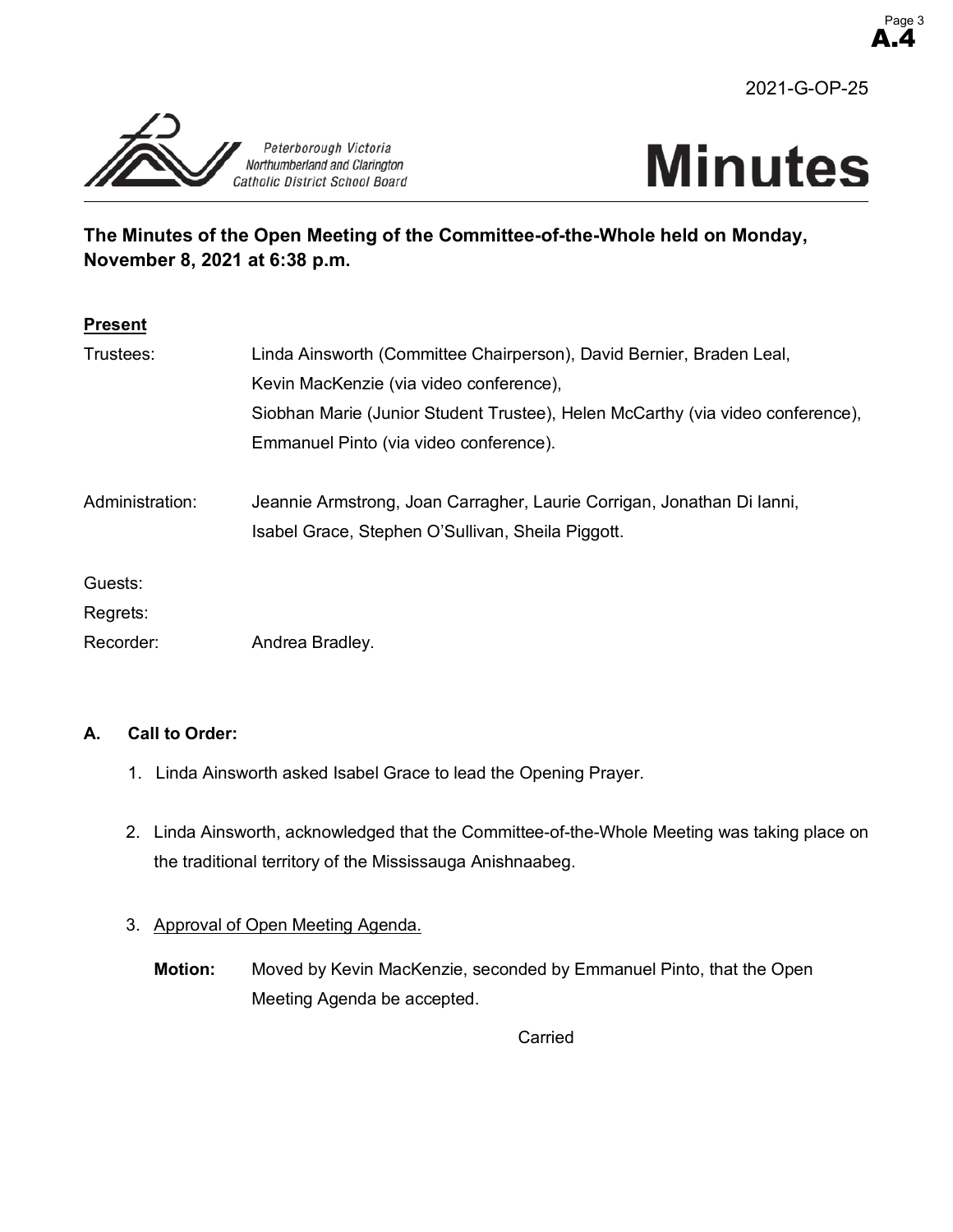## 2021-G-OP-26

4. Declarations of Conflicts of Interest.

There were no conflicts of interest.

## 5. Approval of the Minutes of the Committee-of-the-Whole – Open Meeting held on Tuesday, October 12, 2021.

**Motion:** Moved by David Bernier, seconded by Braden Leal, that the Minutes of the Committee-of-the-Whole – Open Meeting, held on Tuesday, October 12, 2021, be approved.

**Carried** 

#### 6. Business Arising from the Minutes.

There was no business arising from the minutes.

#### **B. Recommended Actions / Presentations:**

1. Response to King George Public School Leasing Opportunity.

Isabel Grace, Superintendent of Business and Finance, shared with the Committee-of-the-Whole a letter she received from Chris Arnew, Superintendent of Business and Treasurer of the Board at Kawartha Pine Ridge School Board in Peterborough. King George Public School at 220 Hunter Street East in Peterborough has been declared a surplus by the Kawartha Pine Ridge School Board. The Peterborough Victoria Northumberland and Clarington Catholic District School Board had a 90 day period from September 29, 2021 to express interest in leasing the property.

**Motion:** Moved by Braden Leal, seconded by Kevin MacKenzie, that the Committee-ofthe-Whole recommends that, in accordance with regulation 444/98, Administration respond to Kawartha Pine Ridge District School Board that PVNCCDSB is not interested in leasing King George Public School.

Carried.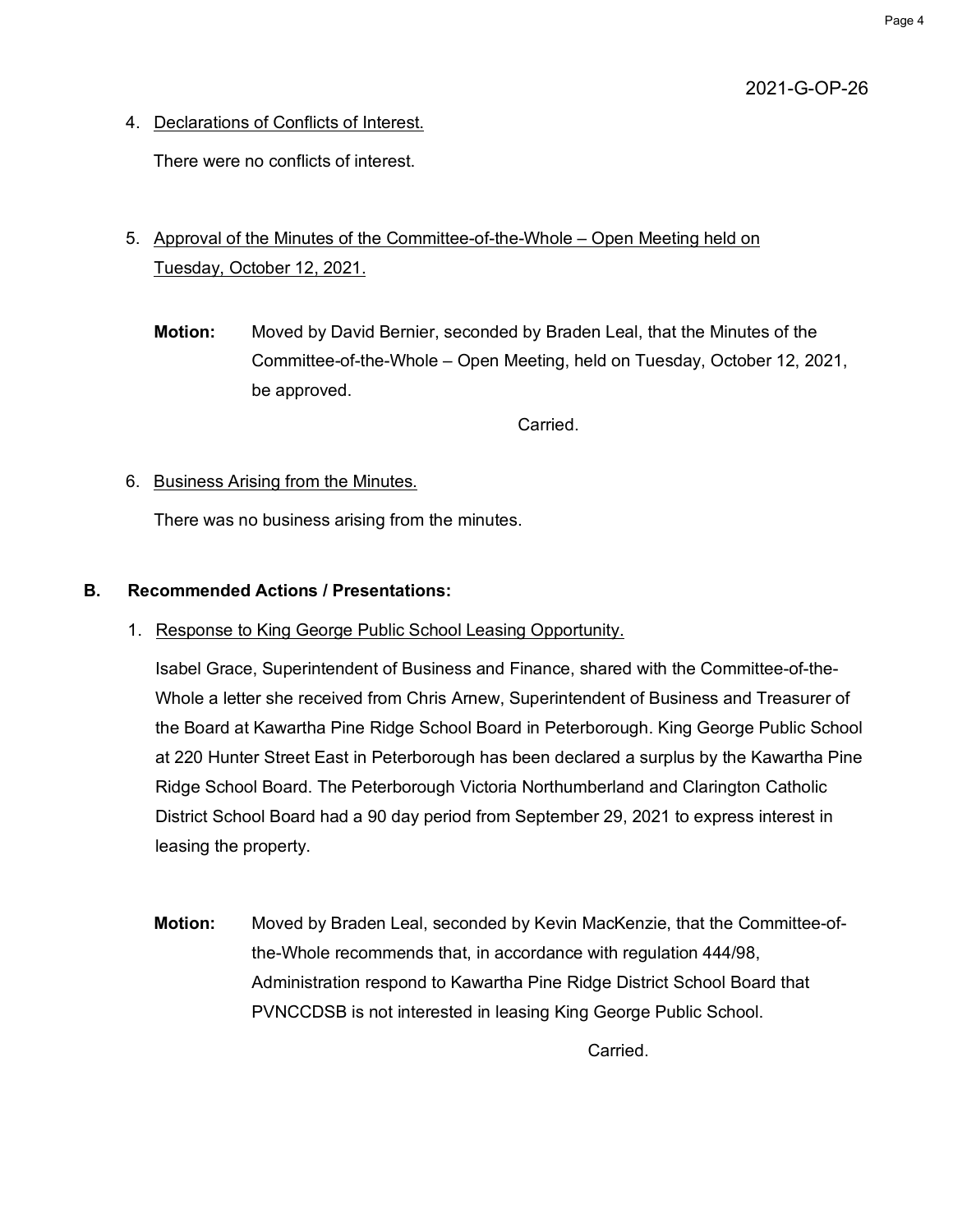#### 2. 2021 Trustee Expenses Report.

Isabel Grace, Superintendent of Business and Finance, presented the Trustee Expenses for the Fiscal Period 2020-2021 Report to the Committee-of-the-Whole and answered questions from Trustees. Expenses were considerably less due to COVID.

#### 3. 2020-2021 Financial Variances and Transfers of Accumulated Surplus.

Isabel Grace, Superintendent of Business and Finance, presented the 2020-2021 Financial Variances and Transfers of Accumulated Surplus Report to the Committee-of-the-Whole and answered questions from Trustees.

- **Motion:** Moved by David Bernier, seconded by Braden Leal, that the Committee-of-the-Whole recommends that the Board:
	- 1) Receive the variance report for the 2020-2021 fiscal year; and
	- 2) Approve the noted Transfers of Accumulated Surplus in the chart contained below.

**Carried** 

#### **C. Information Items:**

1. 2022-2023 Education Funding Guide.

Isabel Grace, Superintendent of Business and Finance, shared a memo received from Patrick J. Daly, President, Ontario Catholic Trustees' Association (OCSTA), regarding grants for student needs consultation for 2022-2023 highlighting the five main areas of focus. Isabel also presented the 2022-2023 Education Funding Guide to the Committee-of-the-Whole and answered questions from Trustees.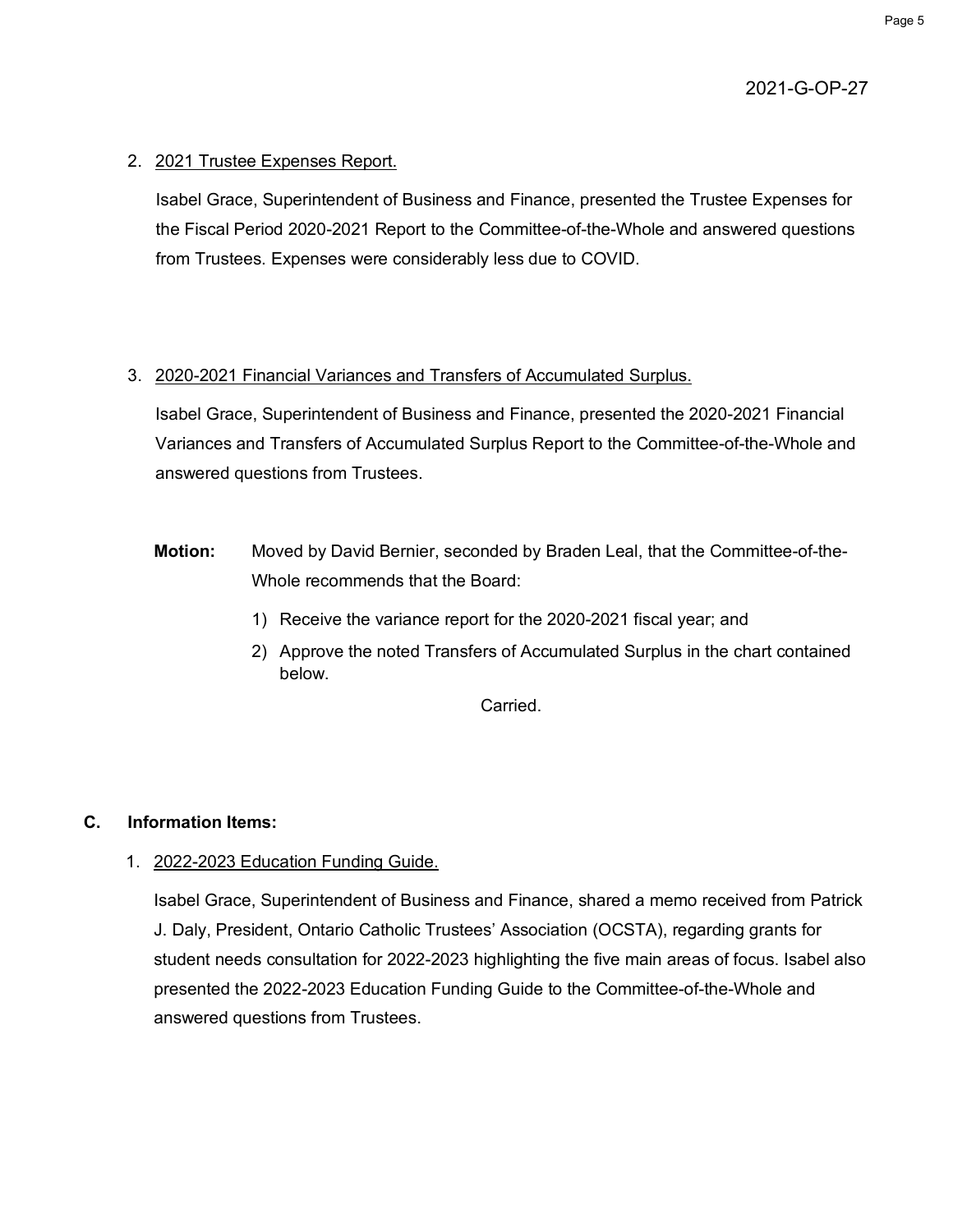2021-G-OP-28

## **D. Old Business:**

There was no old business.

#### **E. New Business:**

There was no new business.

## **F. Next Meeting:**

Monday, December 6, 2021 6:30 p.m**.**

## **G. Conclusion:**

## 1. Closing Prayer:

Linda Ainsworth asked Isabel Grace to lead the Closing Prayer.

## 2. Adjournment:

**Motion:** Moved by Braden Leal, seconded by Kevin MacKenzie, that the Committee-ofthe-Whole meeting adjourn at 7:50 p.m.

Carried

Linda Ainsworth **Isabel Grace** /ab and Finance

Committee Chairperson **Superintendent of Business** Superintendent of Business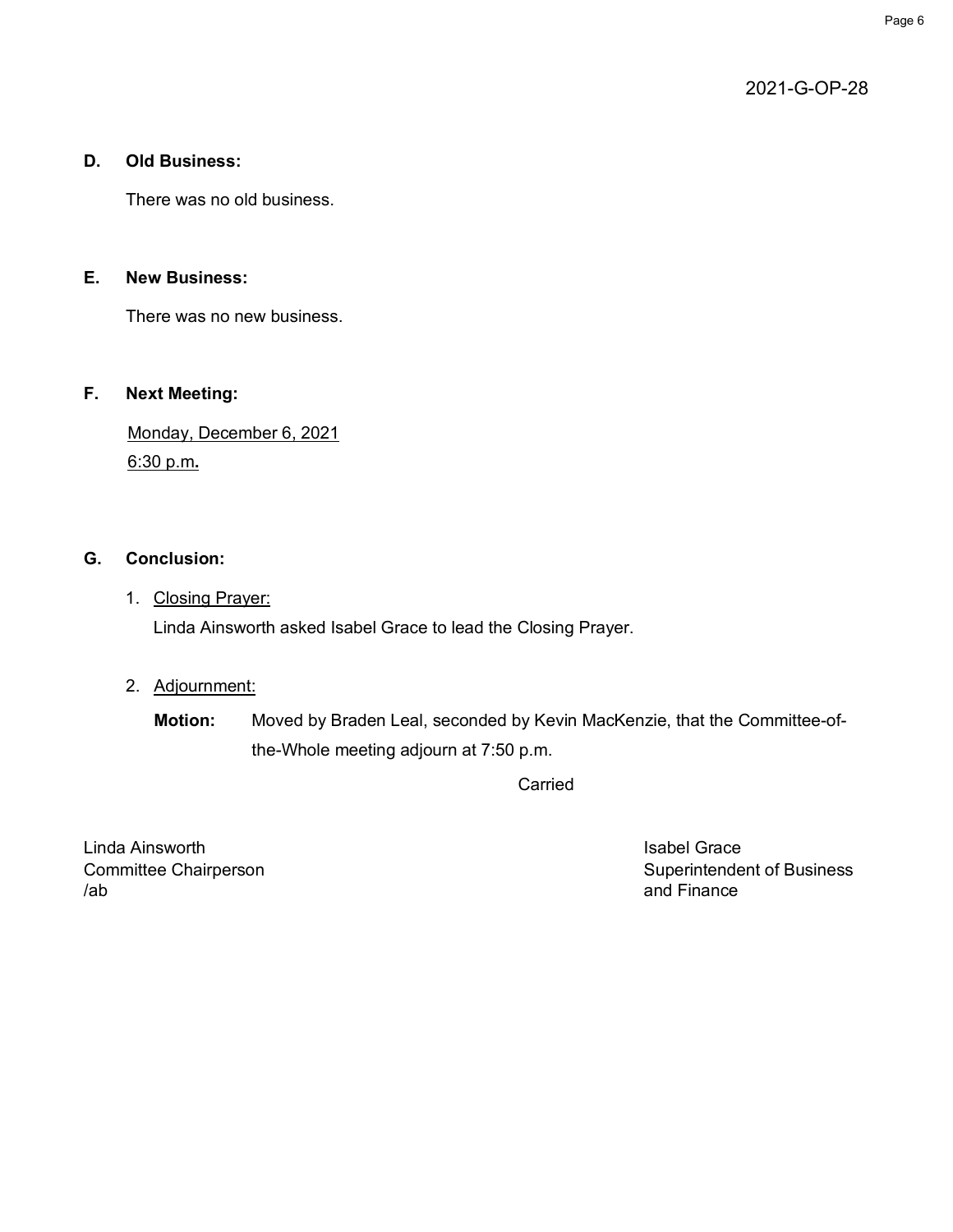<span id="page-6-0"></span>

# **BUSINESS AND FINANCE**

## **Report to Committee of the Whole**

| Meeting:              | In Camera                                               |
|-----------------------|---------------------------------------------------------|
|                       | Open                                                    |
| <b>Presented for:</b> | Information                                             |
|                       | $\boxtimes$ Approval                                    |
| <b>Meeting Date:</b>  | January 10, 2022                                        |
| <b>Presented by:</b>  | <b>Isabel Grace, Superintendent of Business/Finance</b> |
| Subject:              | St. Paul CES (Norwood) tender award                     |

#### **St. Paul CES (Norwood)**

#### **Scope of Work**

Construction of new parking lot and bus loading zones for the school along Highway 7, incorporating the Board's existing parking lot and the new property purchased at the corner of Oak Street and Highway 7 (formerly the Burger Hut). Also included is a reconfiguration to the existing parking and drop off zones in front of the school on Oak Street.

#### **Tender Results**

Contractors were invited to submit tenders, and the following companies submitted tenders:

Drain Brothers Excavating Limited Neptune Security Services Inc.

On June 29, 2021 tenders were opened publicly. The low bid of \$1,125,737.11 plus HST from Drain Brothers Excavating Limited met the review team expectations and requirements.

Various site plan requirements from the Municipality and from various provincial authorities has held up the project, and the subsequent award of the tender. Now that all approvals have been received, and no changes are required, it is now appropriate to award the tender. Despite the fact that the award is being done more than 90 days after the tender opening and the work has spilled over to 2022, Drain Brothers has committed to maintaining the tender pricing as it was in their submission.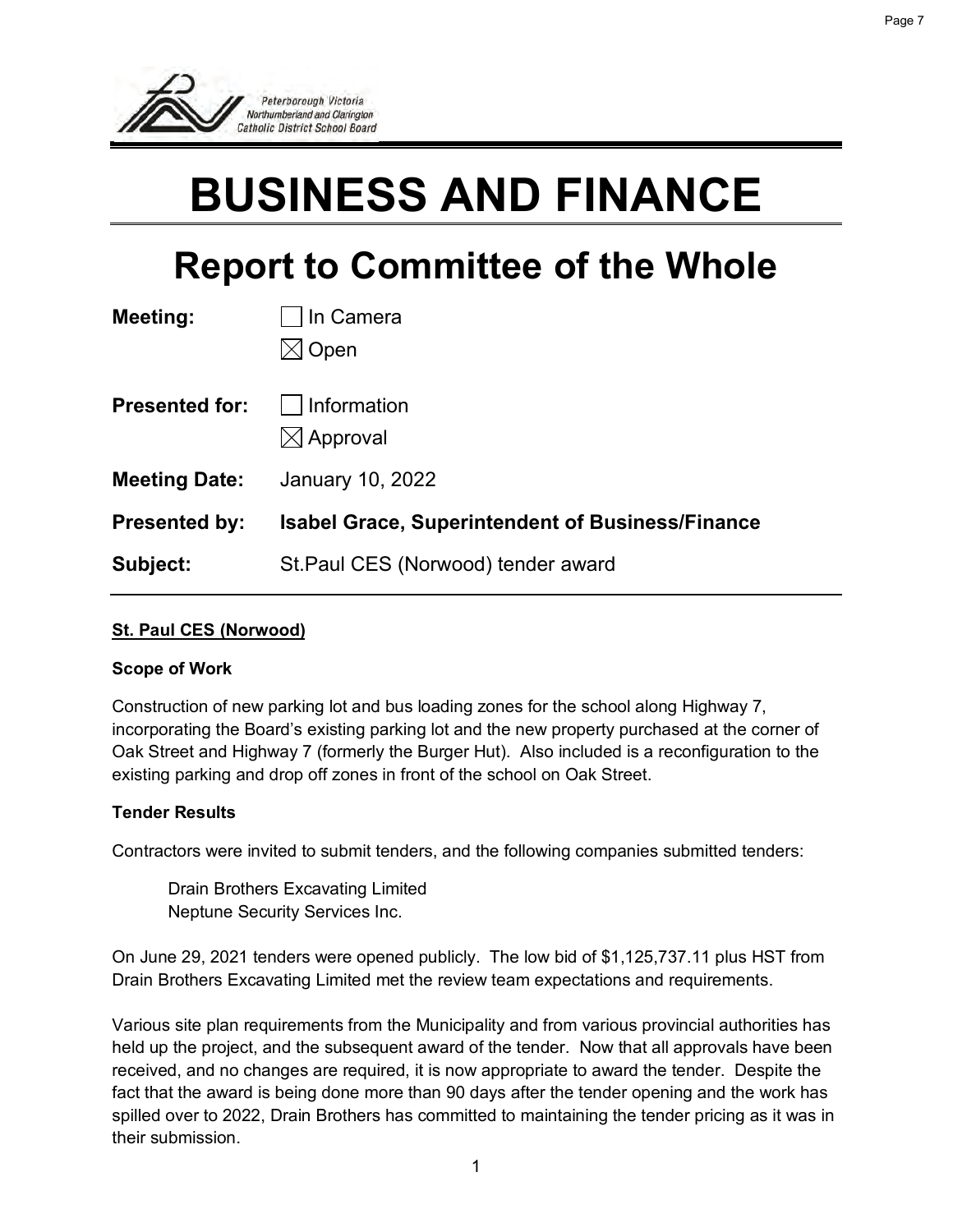## **Recommended Action:**

The Committee of the Whole recommends to the Board of Trustees that the Site Improvement and Renovations project at St.Paul CES Norwood (2021-T-21) be awarded to Drain Brothers Excavating Limited in the amount of \$1,125,737.11 plus HST.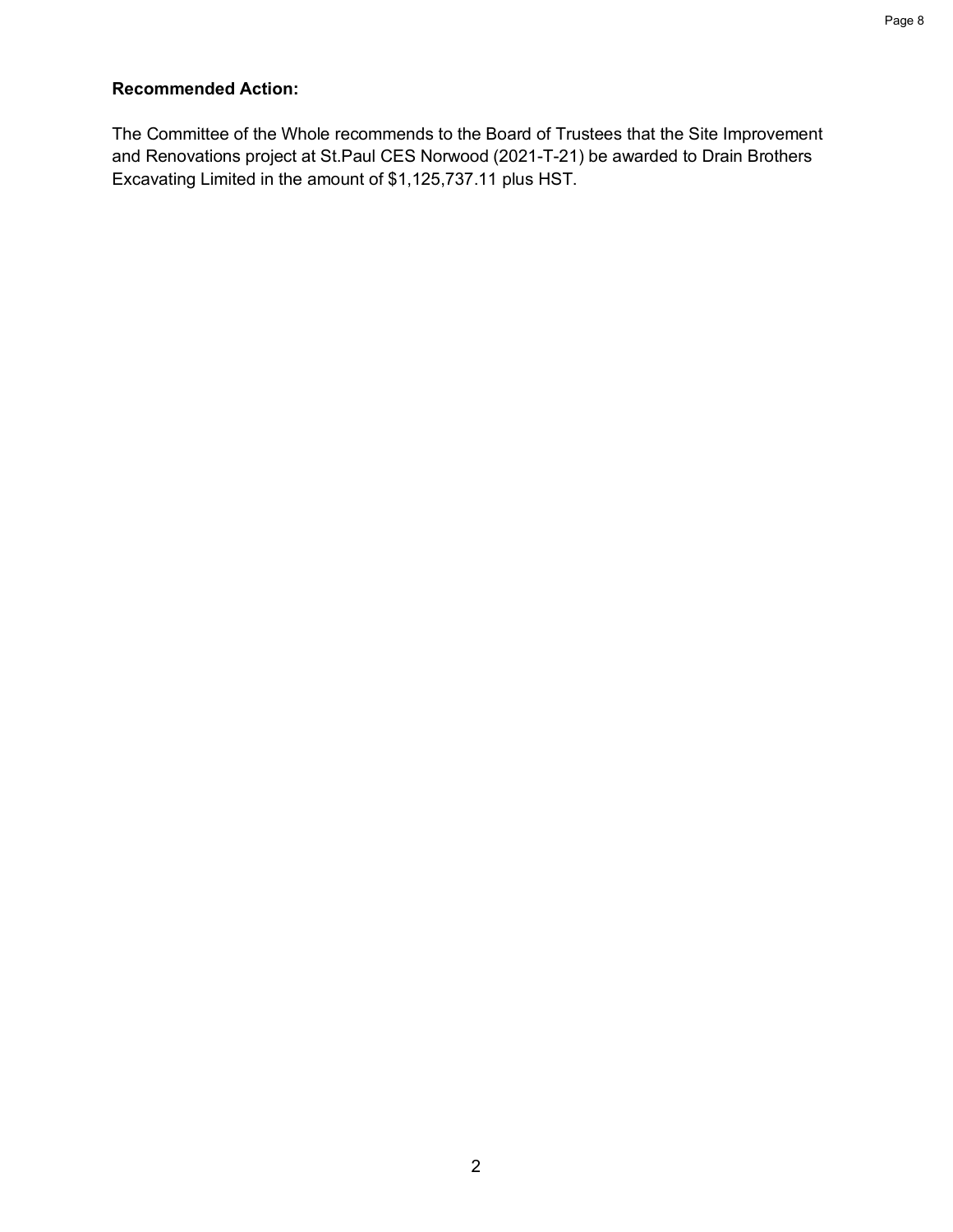<span id="page-8-0"></span>

# **BUSINESS AND FINANCE**

## **Report to Committee of the Whole**

| <b>Meeting:</b>               | In Camera                                               |
|-------------------------------|---------------------------------------------------------|
|                               | Open                                                    |
| <b>Presented for:</b>         | $\boxtimes$ Information<br>Approval                     |
| <b>Meeting Date:</b>          | January 10, 2022                                        |
| <b>Presented by:</b>          | <b>Isabel Grace, Superintendent of Business/Finance</b> |
| Subject:                      | 2021-2022 Revised Estimates Update                      |
| <b>Recommended Action(s):</b> | n/a                                                     |

#### **Background:**

#### **1. Background**

- 1.1 As part of the requirements for financial reporting to the Ministry, school boards must submit revised estimates on an annual basis. These revised estimates serve to update the Ministry on a board's budget estimates taking into account changes that have occurred since the original budget was approved by the board.
- 1.2 In particular, it requires boards to update revenues and expenditures incorporating the actual enrolment as at October  $31<sup>st</sup>$  of the school year, actual staffing placed as at October 31<sup>st</sup> 2021, and an updated estimate of the second enrolment count date, March 31<sup>st</sup> 2022. The Ministry filing deadline for the revised estimates was December 15, 2021.

#### **2. Changes to Revenues**

- 2.1 Changes to revenues have been incorporated in the 2021-22 Revised Estimates as a result of enrolment changes, and funding announcements related to COVID-19.
- 2.2 As described on the attached schedules, enrolment varied from projections, in some respects because the Ministry of Education advised school boards to be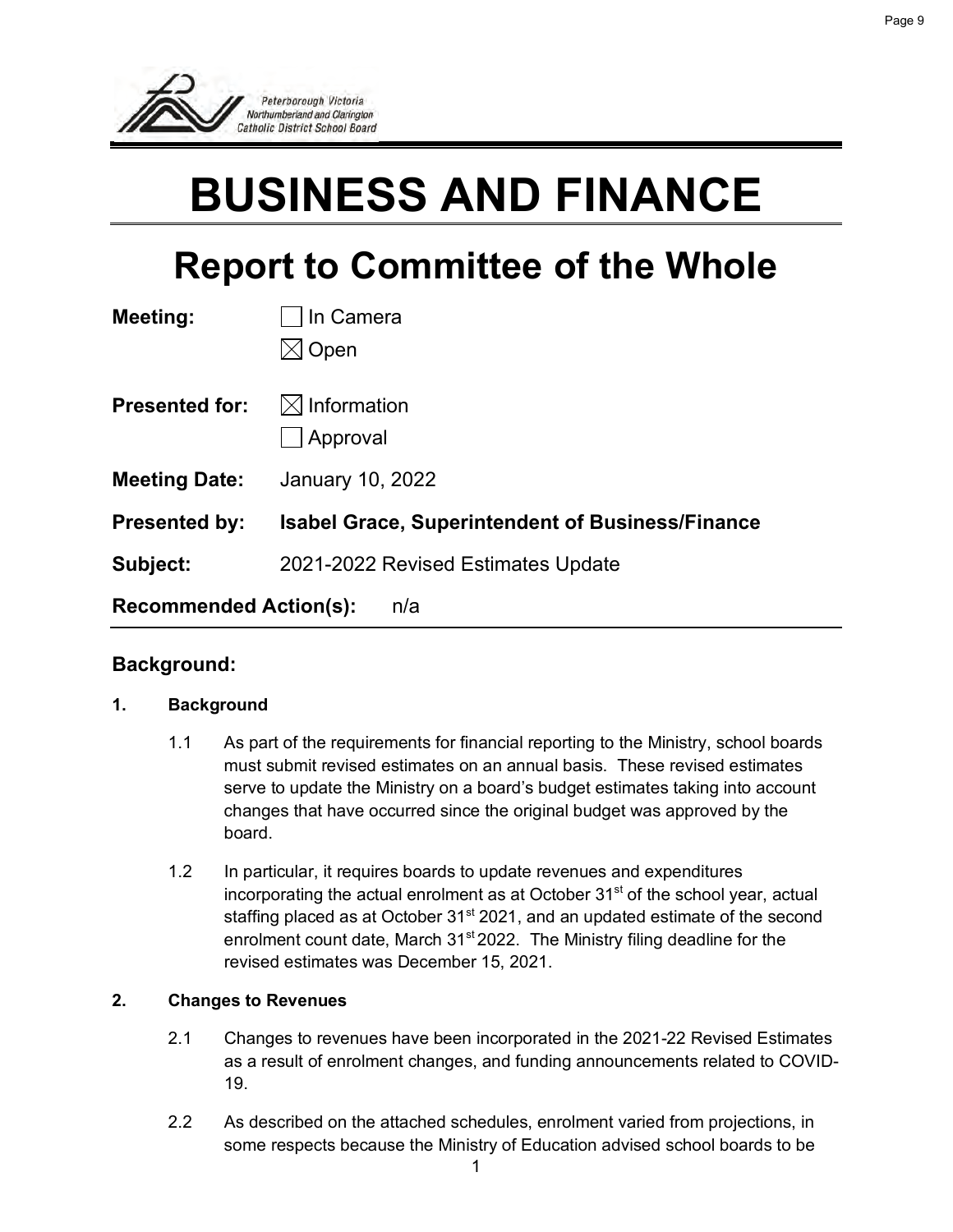conservative in their enrolment projections in June 2021 given continued uncertainty related to the ongoing COVID-19 pandemic. The revised estimates show a net increase of average daily enrolment (ADE) compared to the 2021/22 budget estimates. Grants that have a component of enrolment embedded in its formula would have been affected by this change. The larger changes of note include the Foundation and School Allocations for both Elementary and Secondary, Special Education, Teacher Qualification and Experience allocation, and in-year conditional supports.

| <b>Average Daily</b> | Actual 2020- | <b>Budget 2021-</b> | <b>Revised</b>   |
|----------------------|--------------|---------------------|------------------|
| Enrolment            | 2021         | 2022                | <b>Estimates</b> |
|                      |              |                     | 2021-2022        |
| JK                   | 782          | 810.00              | 816.00           |
| <b>SK</b>            | 938.75       | 870.00              | 901.00           |
|                      |              |                     |                  |
| $Gr.1-3$             | 3,038.25     | 3,002.00            | 3,052.00         |
| Gr. 4-8              | 5,264.00     | 5,307.00            | 5,373.00         |
| Other pupils         | 12.0         | 11.00               | 13.00            |
|                      |              |                     |                  |
| Total                | 10,035.00    | 10,000.00           | 10,155.00        |
| Elementary           |              |                     |                  |
| <b>ADE</b>           |              |                     |                  |
|                      |              |                     |                  |
| Secondary            | 4,587.70     | 4,520.00            | 4,533.25         |

- 2.3 Other significant changes to revenue allocations include the following:
	- Student Success and School Effectiveness enveloped funds carried over to the 21-22 school year
	- Special Education enveloped funds carried over to the 21-22 school year
	- Decreased Declining Enrolment Allocation
	- Decreased Teacher Qualification and Experience Allocation due to the significant impact of the additional (less experienced) teachers added in the fall of 2020 and 2021
	- Provincial funds provided specifically to address COVID expenses were only partially released at the time of the June 2021 budget estimates, and have now been fully included in the 2021-22 allocations.

#### **3. Changes to Expenditures**

- 3.1 The more significant changes to expenditures for 2021/22 are as a result of:
	- Higher FTE teaching and administrative staff in both panels to accommodate the creation of the virtual school, to maintain low class sizes where possible and to meet Class size requirements in other cases.
	- Decrease in overall average teacher salary was more than estimated Additional CUPE staffing supported by COVID funding.
	- increased Student Success and School Effectiveness expenses to match funds carried over from 2020-21.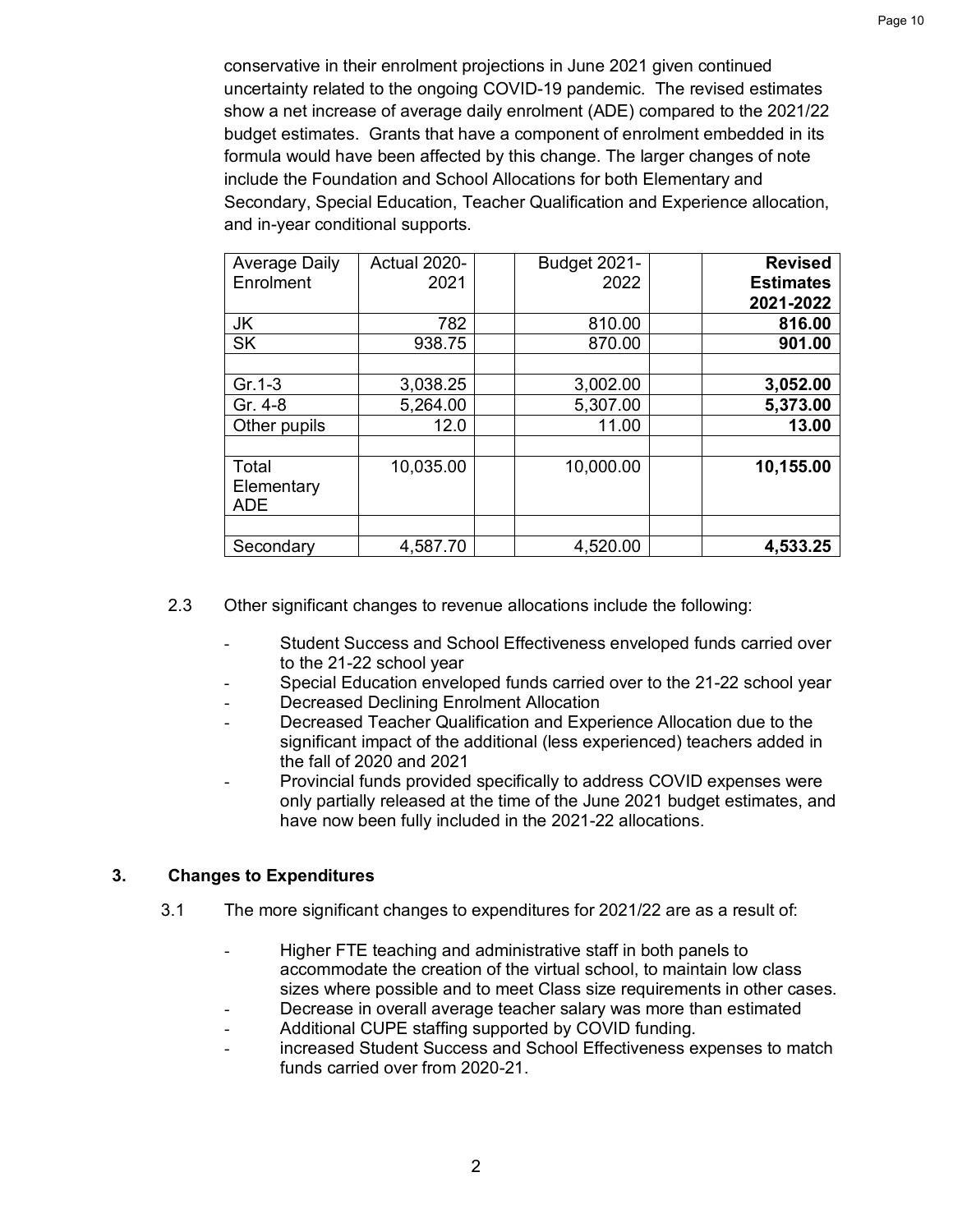#### **4. Projecting the Financial Position**

- 4.1 Due to the additional COVID funding provided by the provincial government, the board projected deficit is less than it might otherwise have been. The 2021-22 revised estimates project an operating deficit of \$300,259.
- 4.2 Generally, a board is considered to be compliant with the Education Act if the Revised Estimates reflect a balanced position, or the amount of deficit projected is less than 1% of its operating allocations. Ministerial approval is required where a board is projecting a deficit greater than 1%. At the time of submission for the revised estimates, PVNCCDSB is considered to be compliant, and does not require a Ministerial approval.

#### **5. Risks related to Revised Estimates**

- 5.1 Uncertainties related to the COVID-19 pandemic add an additional element of risk to the estimates used for projecting the board's financial position for 2021-22. Some assumptions can reasonably be made, but there are areas of financial risk that are not estimable at this time, and will become apparent later in the school year.
- 5.2 Administration will continue to provide regular updates to the Board of Trustees via interim reports, and will monitor the financial position regularly.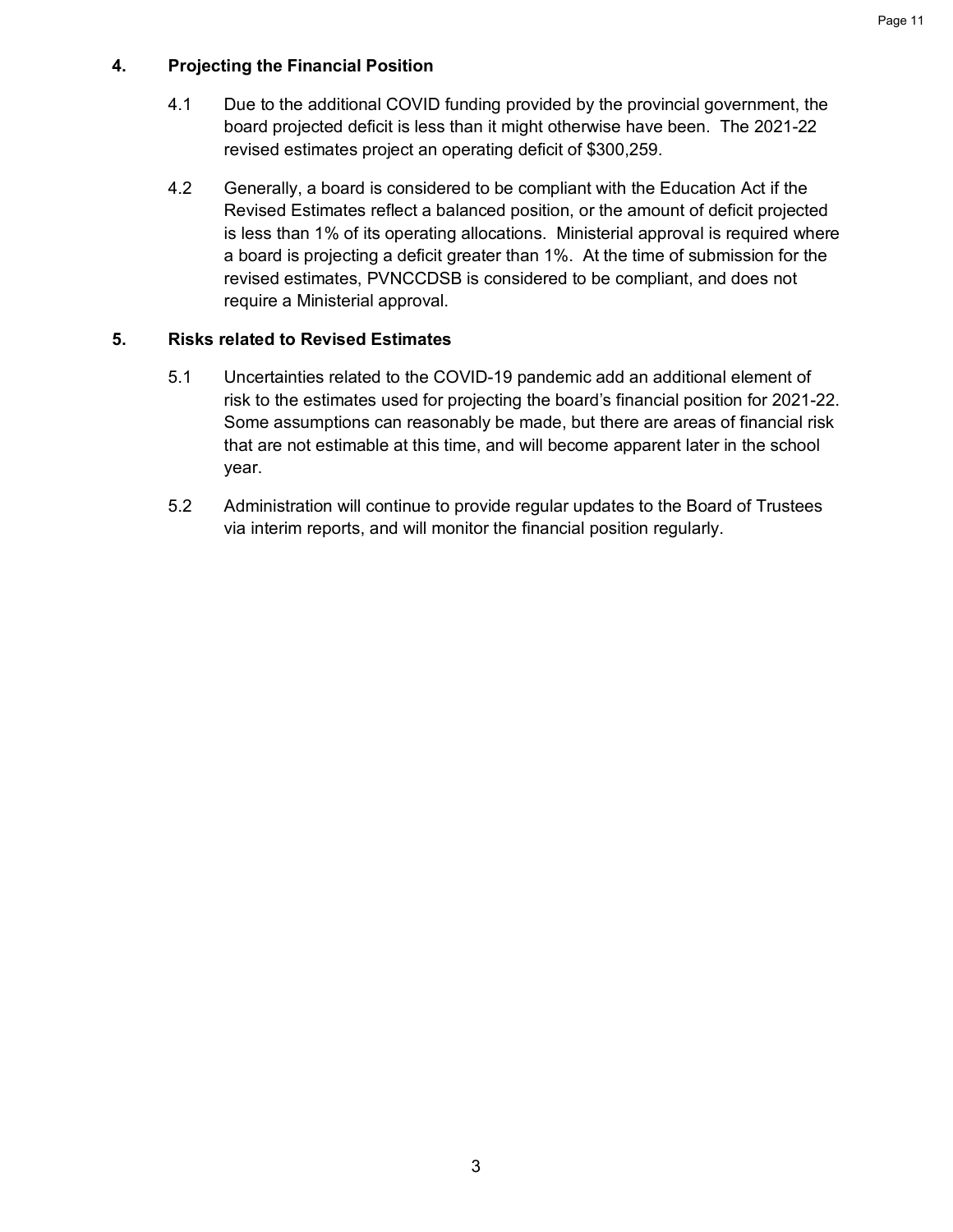#### **Budget - Consolidated Statement of Operations For the year ended August 31, 2022**

|                                                                                              | 2021-22<br><b>Revised</b> | 2021-22<br><b>Budget</b> | 2020-21<br>Actual |
|----------------------------------------------------------------------------------------------|---------------------------|--------------------------|-------------------|
|                                                                                              | \$                        | \$                       | \$                |
| <b>REVENUES</b>                                                                              |                           |                          |                   |
| Provincial grants - Grants for Student Needs                                                 | 161,452,074               | 158,246,969              | 158,605,465       |
| Provincial grants - Other                                                                    | 9,330,719                 | 5,717,756                | 9,847,064         |
| Local taxation                                                                               | 21,361,463                | 23,437,723               | 21,835,759        |
| Federal grants & fees                                                                        | 262,084                   | 251,834                  | 1,304,333         |
| Investment income                                                                            | 180,000                   | 180,000                  | 197,405           |
| Other fees & revenues                                                                        | 780,500                   | 786,749                  | 948,422           |
| <b>Subtotal</b>                                                                              | 193,366,840               | 188,621,031              | 192,738,448       |
| Grants for minor capital transferred to DCC                                                  | (821, 414)                | (821, 414)               | (1, 250, 314)     |
| School generated funds                                                                       | 3,872,172                 | 3,872,172                | 721,760           |
| Amortization of Deferred Capital Contributions                                               | 9,329,981                 | 9,215,920                | 9,061,222         |
| <b>TOTAL REVENUE</b>                                                                         | 205,747,579               | 200,887,709              | 201, 271, 116     |
| <b>EXPENSES</b>                                                                              |                           |                          |                   |
| Instruction                                                                                  | 154,001,703               | 149,703,876              | 150,178,265       |
| Administration                                                                               | 5,780,181                 | 5,730,518                | 5,066,133         |
| Transportation                                                                               | 13,391,988                | 13,269,838               | 11,893,904        |
| Pupil Accommodation                                                                          | 28,219,606                | 28,046,152               | 28,995,896        |
| School generated funds                                                                       | 3,872,172                 | 3,872,172                | 1,061,220         |
| Other                                                                                        | 1,020,000                 | 0                        | 1,127,255         |
| <b>TOTAL EXPENSES</b>                                                                        | 206,285,650               | 200,622,556              | 198,322,673       |
| <b>Annual Surplus/(Deficit)</b>                                                              | (538, 071)                | 265,153                  | 2,948,443         |
| Accumulated Surplus / (Deficit) at beginning of year                                         | 32,540,264                | 28,500,932               | 29,591,821        |
| Accumulated Surplus / (Deficit) at end of year                                               | 32,002,193                | 28,766,085               | 32,540,264        |
| Reconciliation of Annual Surplus/(Deficit) for Compliance<br><b>Annual Surplus/(Deficit)</b> | (538,071)                 | 265,153                  | 2,948,443         |
| <b>PSAB Adjustments</b>                                                                      |                           |                          |                   |
| <b>Employee Future Benefits</b>                                                              |                           | (842, 022)               | (3,986,641)       |
| <b>Accrued Interest</b>                                                                      | (21, 321)                 | (21, 321)                | (20, 155)         |
| School Generated Funds (surplus)/deficit                                                     |                           |                          | 339,460           |
| Annual Surplus/(Deficit) for Compliance Before Funded Amort                                  | (559, 392)                | (598, 190)               | (718, 893)        |
| Capital Asset Amortization - funded by committed surplus                                     | 289,133                   | 286,840                  | 256,771           |
| Annual Surplus/(Deficit) for Compliance                                                      | (270, 259)                | (311, 350)               | (462, 122)        |
| Retirement Gratuity Amortization - funded by committed surplus                               |                           | 311,350                  | 934,050           |
| Holy Cross Field Capital Reserve                                                             | (30,000)                  | (30,000)                 | (30,000)          |
| <b>School Budgets</b>                                                                        |                           |                          | 270,672           |
| Annual Surplus/(Deficit) funded from Working Funds                                           | (300, 259)                | (30,000)                 | 712,600           |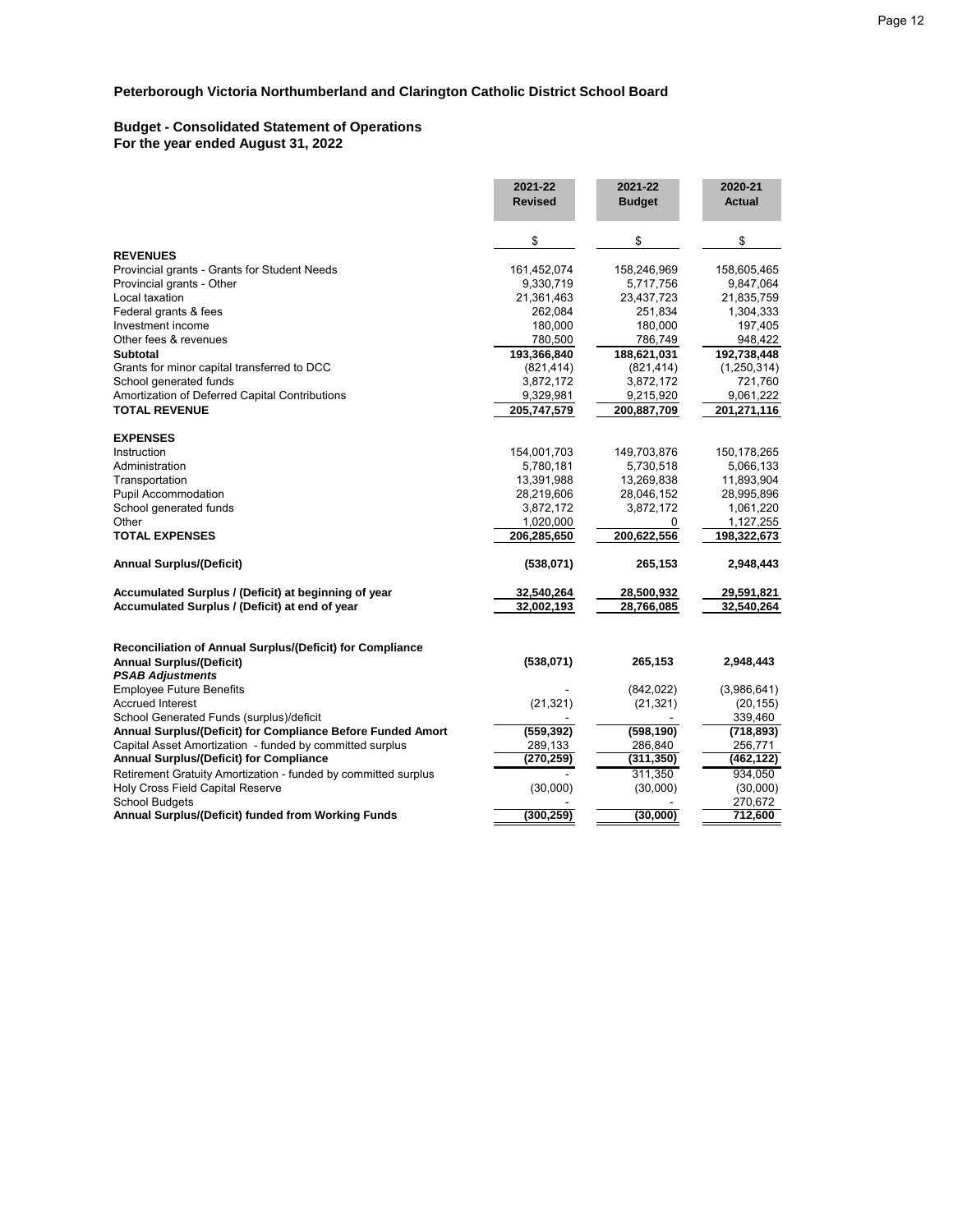#### **Peterborough Victoria Northumberland and Clarington Catholic District School Board Budget - Summary of Consolidated Expenses**

|                                                        | <b>Revised Budget</b> |         | <b>Budget</b> |         | <b>Actual</b> |        |
|--------------------------------------------------------|-----------------------|---------|---------------|---------|---------------|--------|
|                                                        | 2021/22               |         | 2021/22       |         | 2020/21       |        |
| <b>INSTRUCTION</b>                                     | \$                    | $\%$    |               |         | \$            | $\%$   |
| <b>Classroom Teachers</b>                              | 95,570,534            | 46.3%   | 94,928,023    | 47.3%   | 96,847,631    | 48.8%  |
| Supply Teachers, Teacher Assistants and RECE           | 5,072,352             | 2.5%    | 4,866,940     | 2.4%    | 4,271,296     | 2.2%   |
| <b>Teacher Assistants</b>                              | 17,965,395            | 8.7%    | 16,674,458    | 8.3%    | 16,186,618    | 8.2%   |
| Early Childhood Educators                              | 3,905,694             | 1.9%    | 3,718,719     | 1.9%    | 3,822,221     | 1.9%   |
| Textbooks/Supplies                                     | 5,053,114             | 2.4%    | 4,398,367     | 2.2%    | 3,002,983     | 1.5%   |
| Computers                                              | 823,248               | 0.4%    | 688,321       | 0.3%    | 1,922,470     | 1.0%   |
| Professionals, Paraprofessionals                       | 4,604,691             | 2.2%    | 4,444,093     | 2.2%    | 4,007,929     | 2.0%   |
| Library and Guidance                                   | 3,178,632             | 1.5%    | 3,216,554     | 1.6%    | 2,550,496     | 1.3%   |
| Staff Development                                      | 1,356,985             | 0.7%    | 887,653       | 0.4%    | 338,708       | 0.2%   |
| <b>Department Heads</b>                                | 277,123               | 0.1%    | 300,608       | 0.1%    | 277,387       | 0.1%   |
| Principals and Vice-Principals                         | 7,606,896             | 3.7%    | 7,502,633     | 3.7%    | 8,002,603     | 4.0%   |
| School Office - Secretarial and Supplies               | 4,292,177             | 2.1%    | 4,185,323     | 2.1%    | 4,138,492     | 2.1%   |
| <b>Coordinators and Consultants</b>                    |                       | 1.5%    |               | 1.4%    |               | 1.6%   |
|                                                        | 3,131,098             |         | 2,888,345     |         | 3,180,775     |        |
| <b>Continuing Education</b>                            | 383,331               | 0.2%    | 313,331       | 0.2%    | 644,326       | 0.3%   |
| Amortization                                           | 780,433               | 0.4%    | 690,508       | 0.3%    | 984,330       | 0.5%   |
| <b>TOTAL INSTRUCTION</b>                               | 154,001,703           | 74.7%   | 149,703,876   | 74.6%   | 150,178,265   | 75.7%  |
| <b>ADMINISTRATION</b>                                  |                       |         |               |         |               |        |
| <b>Trustees</b>                                        | 126,870               | 0.1%    | 127,187       | 0.1%    | 90.367        | 0.0%   |
| Director and Supervisory Officers                      | 1,065,889             | 0.5%    | 1,069,584     | 0.5%    | 1,028,945     | 0.5%   |
| <b>Board Administration</b>                            | 4,458,740             | 2.2%    | 4,429,170     | 2.2%    | 3,913,022     | 2.0%   |
| Amortization                                           | 128,682               | 0.1%    | 104,577       | 0.1%    | 33,799        | 0.0%   |
| <b>TOTAL ADMINISTRATION</b>                            | 5,780,181             | 2.8%    | 5,730,518     | 2.9%    | 5,066,133     | 2.6%   |
|                                                        |                       |         |               |         |               |        |
| <b>TRANSPORTATION</b>                                  |                       |         |               |         |               |        |
| <b>Pupil Transportation</b>                            | 13,391,988            | 6.5%    | 13,269,838    | 6.6%    | 11,893,904    | 6.0%   |
| <b>TOTAL TRANSPORTATION</b>                            | 13,391,988            | 6.5%    | 13,269,838    | 6.6%    | 11,893,904    | 6.0%   |
| <b>PUPIL ACCOMODATION</b>                              |                       |         |               |         |               |        |
| School Operations and Maintenance                      | 17,737,155            | 8.6%    | 17,566,026    | 8.8%    | 16,859,140    | 8.5%   |
| School Renewal - non-capital                           |                       | $0.0\%$ |               | 0.0%    | 541,034       | 0.3%   |
| Other Pupil Accommodation                              | 1,772,451             | 0.9%    | 1,772,451     | 0.9%    | 3,295,856     | 1.7%   |
| Amortization                                           | 8,710,000             | 4.2%    | 8,707,675     | 4.3%    | 8,299,866     | 4.2%   |
| <b>TOTAL PUPIL ACCOMODATION</b>                        | 28,219,606            | 13.7%   | 28,046,152    | 14.0%   | 28,995,896    | 14.6%  |
| <b>OTHER</b>                                           |                       |         |               |         |               |        |
|                                                        |                       |         |               |         |               |        |
| <b>School Generated Funds</b>                          | 3,872,172             | 1.9%    | 3,872,172     | 1.9%    | 1,061,220     | 0.5%   |
| Other Non-Operating                                    | 1,020,000             | 0.5%    |               | $0.0\%$ | 1,127,255     | 0.6%   |
| <b>TOTAL OTHER</b>                                     | 4,892,172             | 2.4%    | 3,872,172     | 1.9%    | 2,188,475     | 1.1%   |
| <b>TOTAL EXPENSES</b>                                  | 206,285,650           | 100.0%  | 200,622,556   | 100.0%  | 198,322,673   | 100.0% |
| <b>Reconciliation to Summary of Operating Expenses</b> |                       |         |               |         |               |        |
| Minor TCA - Capitalized                                | 821,414               |         | 821,414       |         | 1,250,314     |        |
| <b>Employee Future Benefits</b>                        |                       |         | 842,022       |         | 3,986,642     |        |
| Amortization                                           | (9,619,115)           |         | (9,502,760)   |         | (9,317,995)   |        |
| <b>Accrued Interest</b>                                | 21,321                |         | 21,321        |         | 20,155        |        |
| <b>School Generated Funds</b>                          | (3,872,172)           |         | (3,872,172)   |         | (1,061,220)   |        |
| TOTAL EXPENSES PER OPERATING SUMMARY                   | 193,637,098           |         | 188,932,381   |         | 193,200,569   |        |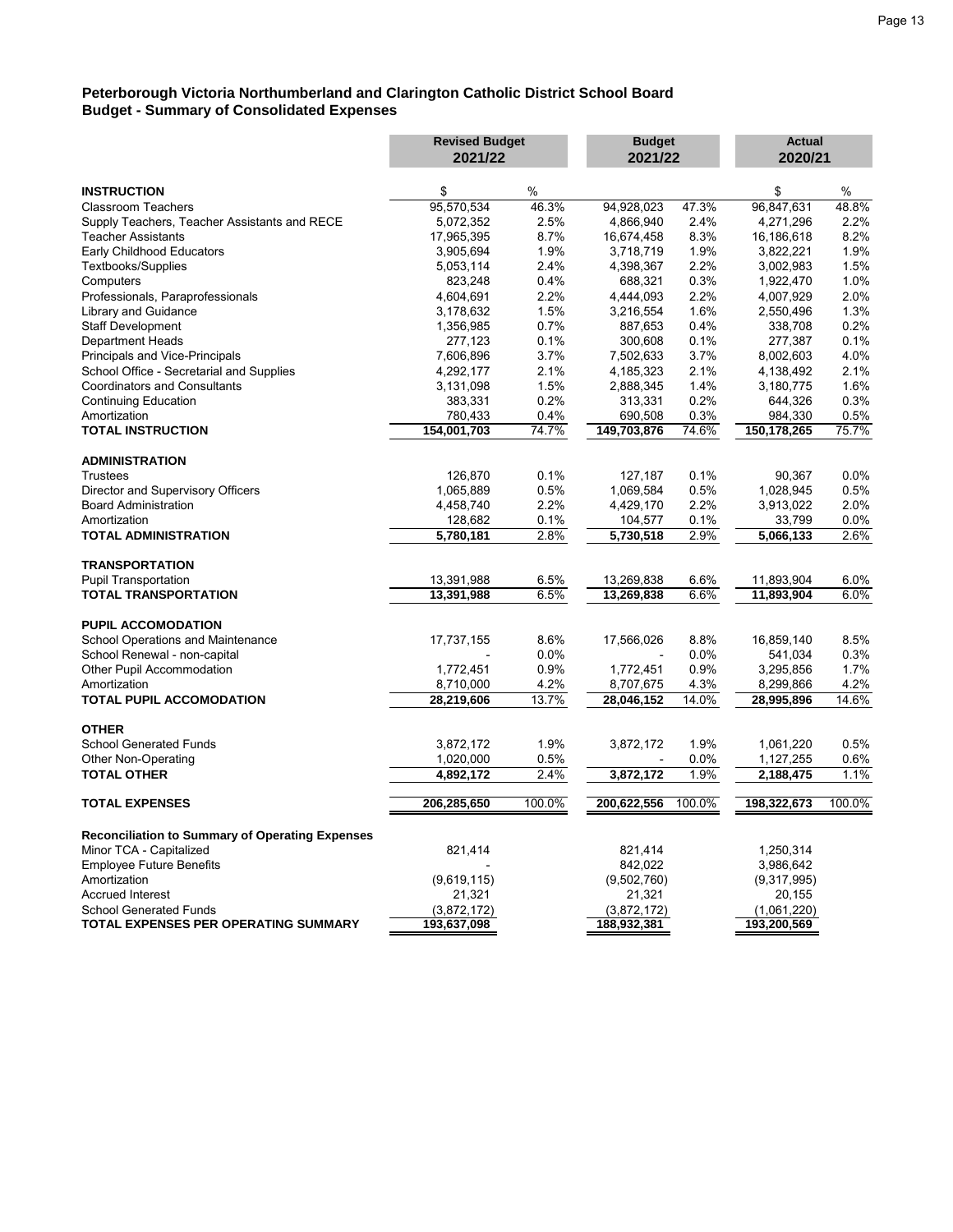|                                                                            | <b>Revised Budget</b> | <b>Budget</b>      |
|----------------------------------------------------------------------------|-----------------------|--------------------|
|                                                                            | 2021/22               | 2021/22            |
| <b>MINISTRY OPERATING GRANTS</b>                                           | \$                    | \$                 |
| Foundation Alloc. - Elementary                                             | 56,291,386            | 55,424,645         |
| School Foundation - Elementary                                             | 7,575,504             | 7,517,328          |
| Foundation Alloc. - Secondary                                              | 26,515,476            | 26,414,401         |
| School Foundation - Secondary                                              | 3,935,275             | 3,916,747          |
| <b>Parent Engagement Allocation</b>                                        | 25,493                | 25,464             |
| Mental Health and Well-Being                                               | 583,770               | 580,467            |
| Supporting Student Mental Health Allocation                                | 120,511               | 120,284            |
| Special Education Alloc.                                                   | 25,146,919            | 24,674,854         |
| Deferred Revenue SEA Equipment and ABA Training                            | 542,521               |                    |
| Education and Community Partnership Program (Sec 23)                       | 117,766               | 117,766            |
| Language Allocation                                                        | 2,806,083             | 2,798,445          |
| <b>Supported Schools</b>                                                   | 1,828<br>1,353,844    | 9,841<br>1,391,043 |
| Indigeneous Education Allocation<br>Deferred Revenue Indigeneous Education | 101,146               |                    |
| Remote & Rural Allocation                                                  | 651,148               | 698,825            |
| Rural and Northern Education Fund                                          |                       |                    |
| Learning Opportunity Allocation                                            | 367,063<br>775,285    | 367,063<br>775,717 |
| Supports for Students Fund                                                 | 1,650,813             | 1,650,813          |
| OFIP Tutoring, SHSM, Outdoor Ed, Experiential Learning                     | 929,436               | 926,886            |
| Deferred Revenue Targeted Student Supports                                 | 153,368               | 19,533             |
| Deferred Revenue Experiential Learning                                     | 85,038                |                    |
| Continuing Education and Summer School                                     | 490,896               | 489,596            |
| Cost Adjustment and Teacher Qualification and Experience,                  | 14,072,942            | 15,368,452         |
| <b>Benefits Trust Funding</b>                                              | 1,714,087             | 1,630,553          |
| <b>ECE Qualification and Experience</b>                                    | 959,314               | 928,140            |
| New Teacher Induction Program                                              | 135,210               | 137,116            |
| <b>Transportation Allocation</b>                                           | 12,131,629            | 12,071,341         |
| Administration & Governance                                                | 5,046,222             | 5,015,552          |
| Program Leadership Allocation                                              | 999,389               | 999,389            |
| <b>School Operations Allocation</b>                                        | 15,370,311            | 15,214,898         |
| Community Use of Schools                                                   | 206,311               | 206,311            |
| Capital Debt Support - Interest Portion                                    | 1,817,772             | 1,817,772          |
| <b>Declining Enrolment</b>                                                 | 139,783               | 375,449            |
| <b>Total Operating Grants for Student Needs</b>                            | 182,813,537           | 181,684,692        |
|                                                                            |                       |                    |
| <b>Other Revenues</b><br><b>Tuition fees</b>                               | 262,084               | 261,894            |
| School College Work - Co-ordination and Clerical Support                   | 113,000               | 121,600            |
| <b>SHSM Expansion Sections</b>                                             | 380,000               | 380,000            |
| COVID - Reopening Additional Staffing                                      | 2,526,714             | 323,720            |
| COVID - Additional Special Education                                       | 170,866               |                    |
| COVID - Additional Mental Health                                           | 292,267               | 93,160             |
| COVID - Enhanced Cleaning/School Operations                                | 211,308               | 105,654            |
| Collective Agreement Funding - Education Worker Protection                 | 1,991,618             | 1,991,618          |
| Collective Agreement Funding - Investment in System Priorities             | 267,042               | 267,042            |
| <b>Community Use</b>                                                       | 60,000                | 90,000             |
| Best Start, Day Care and Extended Day Rent                                 | 181,000               | 181,000            |
| Interest revenue                                                           | 180,000               | 180,000            |
| <b>OYAP</b>                                                                | 194,765               | 194,765            |
| Special Grants - Targeted Funding                                          | 3,204,889             | 2,240,197          |
| Miscellaneous revenues and recoveries                                      | 146,567               | 135,000            |
| Secondment                                                                 | 371,189               | 370,688            |
| <b>Total Other Revenues</b>                                                | 10,553,309            | 6,936,338          |
| <b>Total revenues</b>                                                      | 193,366,847           | 188,621,031        |
| Expenditures - see schedule                                                | 193,637,106           | 188,932,382        |
|                                                                            |                       |                    |
| Net revenues (expenditures)                                                | (270, 259)            | (311, 351)         |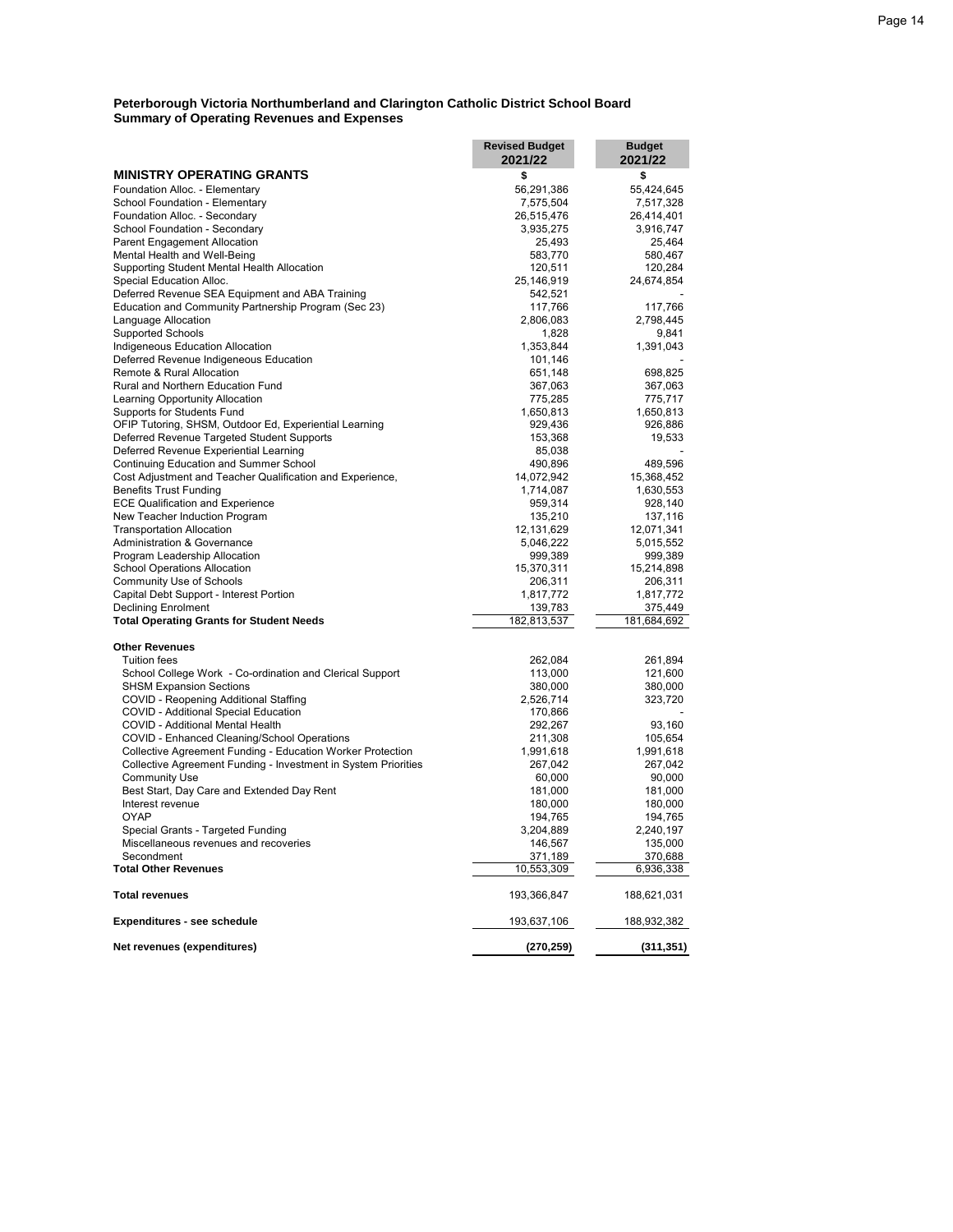#### **Peterborough Victoria Northumberland and Clarington Catholic District School Board Summary of Operations Budget**

|                                           | <b>Revised Budget</b> | <b>Budget</b> |
|-------------------------------------------|-----------------------|---------------|
|                                           | 2021/22               | 2021/22       |
|                                           | \$                    | \$            |
| Elementary                                | 78.372.231            | 77,894,114    |
| Secondary                                 | 40.997.762            | 40.501.067    |
| Central                                   | 10.512.726            | 10.420.037    |
| <b>Department Budgets</b>                 | 25,971,463            | 25,749,105    |
| Summer School                             | 313.331               | 313.331       |
| <b>Special Education</b>                  | 32.656.631            | 30,206,489    |
| Supported Capital Debt - Interest Portion | 1,793,772             | 1,793,772     |
| <b>Total Operating Expenditures</b>       | 190,617,917           | 186.877.915   |
| <b>Special Grant Expenditures</b>         | 3.019.189             | 2.054.467     |
| <b>Total</b>                              | 193.637.106           | 188,932,382   |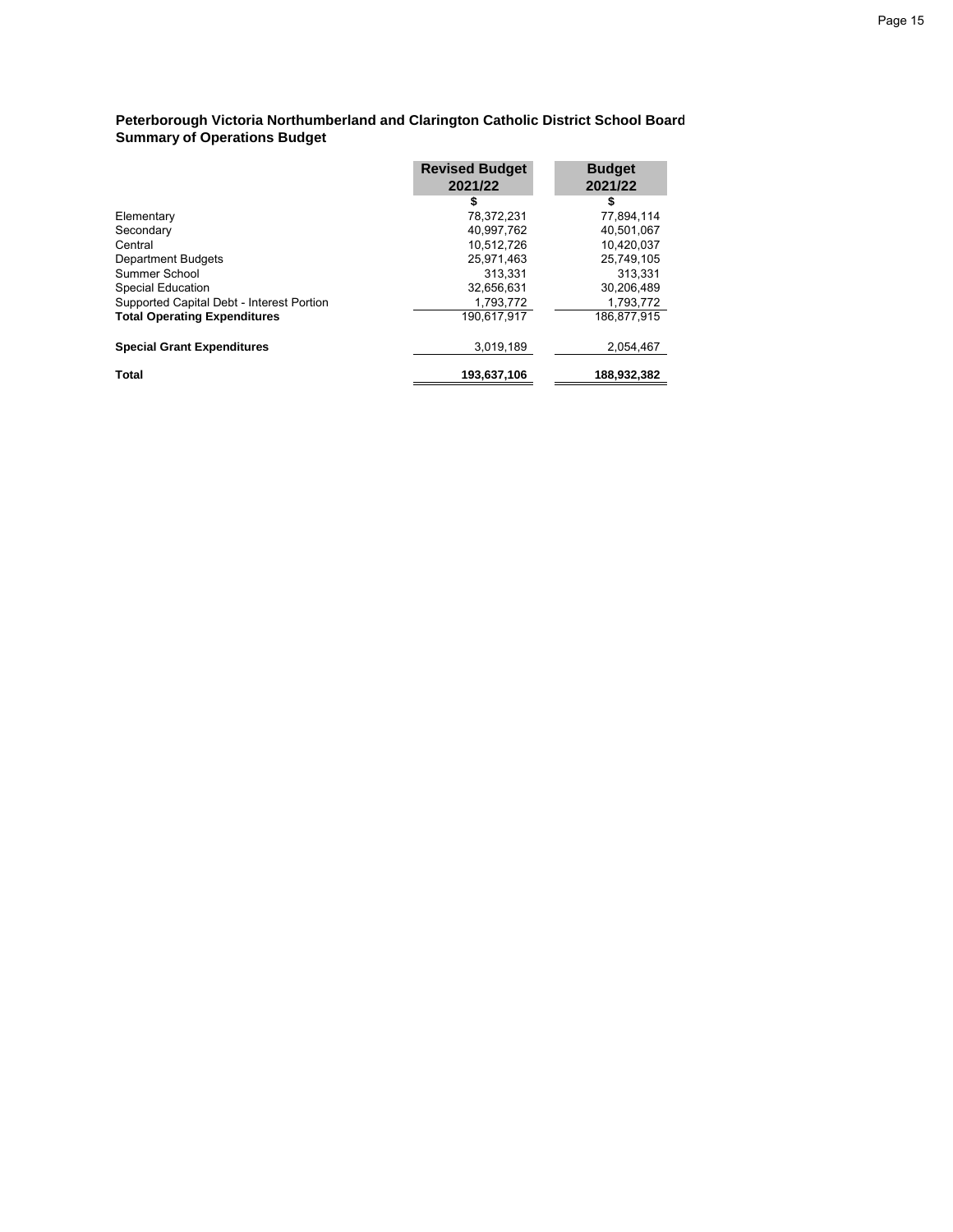**Peterborough Victoria Northumberland and Clarington Catholic District School Board Summary of Budgeted Elementary Panel Expenditures - Regular Day School**

|                                    | <b>Revised Budget</b><br>2021/22 |            | <b>Budget</b><br>2021/22 |            |
|------------------------------------|----------------------------------|------------|--------------------------|------------|
| <b>Expenditures</b>                | <b>FTE</b>                       | \$         | <b>FTE</b>               | \$         |
| <b>Classroom</b>                   |                                  |            |                          |            |
| <b>Instructional</b>               |                                  |            |                          |            |
| Salaries                           | 536.87                           | 49,345,725 | 519.00                   | 49,096,226 |
| <b>Benefits</b>                    |                                  | 7,485,592  |                          | 7,557,104  |
| <b>ESL Teachers</b>                |                                  |            |                          |            |
| <b>Salaries</b>                    | 1.00                             | 103,578    | 1.00                     | 103,578    |
| <b>Benefits</b>                    |                                  | 13,795     |                          | 13,689     |
| <b>Early Childhood Educators</b>   |                                  |            |                          |            |
| Salaries                           | 64.00                            | 2,831,356  | 61.00                    | 2,692,736  |
| <b>Benefits</b>                    |                                  | 1,074,338  |                          | 1,025,982  |
| Supply Wages and Benefits          |                                  | 176,422    |                          | 175,413    |
| <b>Supply Teacher Costs</b>        |                                  |            |                          |            |
| <b>Salaries</b>                    |                                  | 2,285,993  |                          | 2,206,993  |
| <b>Benefits</b>                    |                                  | 211,982    |                          | 204,260    |
| <b>Library Support Specialists</b> |                                  |            |                          |            |
| Salaries                           | 19.25                            | 732,528    | 19.25                    | 732,528    |
| <b>Benefits</b>                    |                                  | 290,063    |                          | 290,115    |
| Supply Wages and Benefits          |                                  | 19,506     |                          | 19,506     |
| <b>School Administration</b>       |                                  |            |                          |            |
| <b>Principals</b>                  |                                  |            |                          |            |
| <b>Salaries</b>                    | 28.00                            | 3,447,952  | 28.00                    | 3,450,420  |
| <b>Benefits</b>                    |                                  | 463,481    |                          | 558,857    |
| Supply Wages and Benefits          |                                  | 50,800     |                          | 40,300     |
| <b>Vice - Principals</b>           |                                  |            |                          |            |
| Salaries                           | 8.84                             | 995,988    | 8.84                     | 1,001,438  |
| <b>Benefits</b>                    |                                  | 126,349    |                          | 125,371    |
| Supply Wages and Benefits          |                                  | 48,992     |                          | 10,980     |
| <b>Secretarial</b>                 |                                  |            |                          |            |
| <b>Salaries</b>                    | 36.81                            | 1,532,219  | 36.07                    | 1,501,540  |
| <b>Benefits</b>                    |                                  | 583,343    |                          | 571,001    |
| Supply Wages and Benefits          |                                  | 91,747     |                          | 75,676     |
| <b>School Operations</b>           |                                  |            |                          |            |
| <b>Salaries</b>                    | 74.69                            | 3,636,928  | 74.56                    | 3,628,961  |
| <b>Benefits</b>                    |                                  | 1,274,639  |                          | 1,276,357  |
| Temp and overtime                  |                                  | 311,969    |                          | 321,114    |
| <b>School Budgets</b>              |                                  | 1,236,946  |                          | 1,213,970  |
| Total                              |                                  | 78,372,231 |                          | 77,894,114 |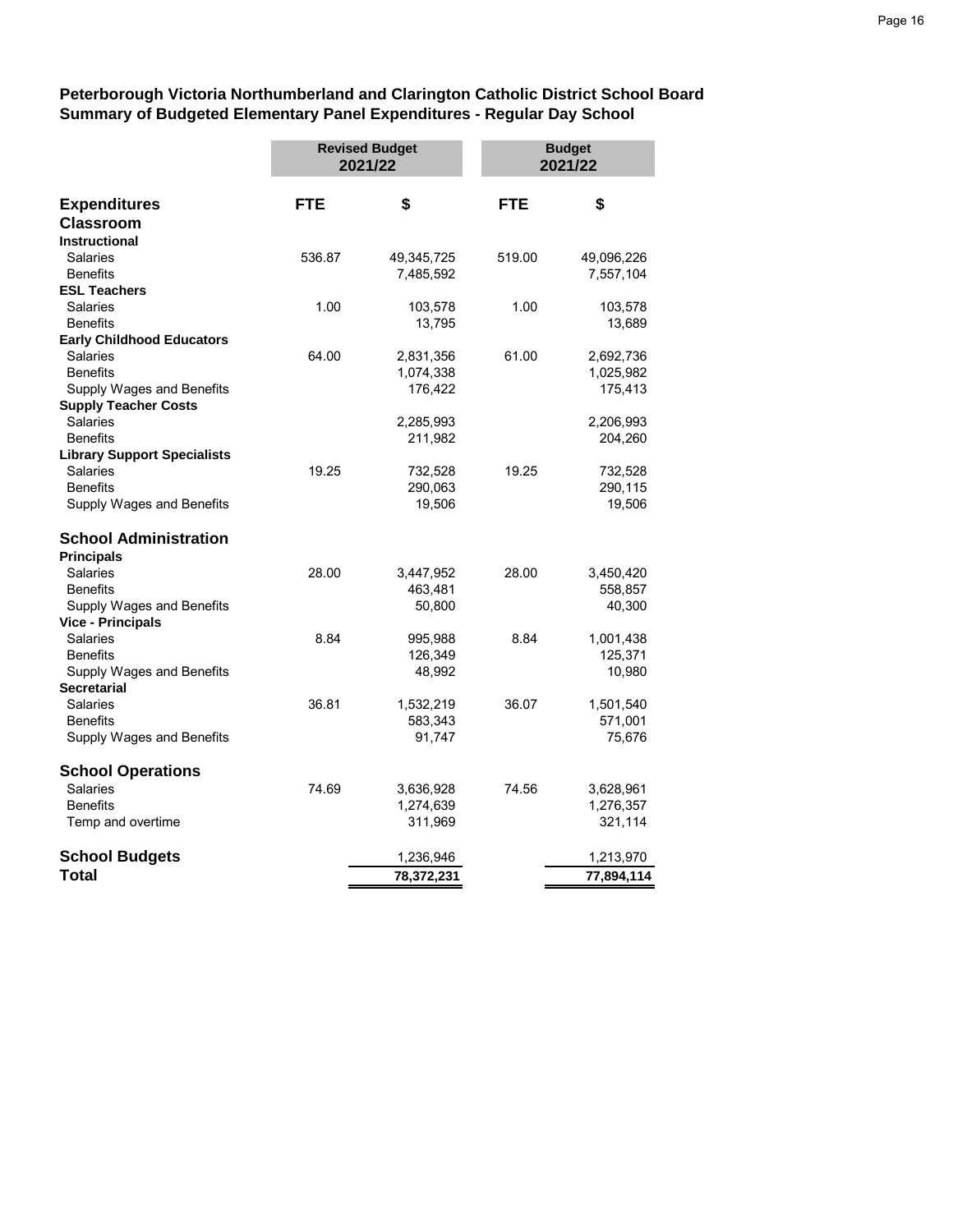**Peterborough Victoria Northumberland and Clarington Catholic District School Board Summary of Budgeted Secondary Panel Expenditures - Regular Day School**

|                                                       |            | <b>Revised Budget</b><br>2021/22 |            | <b>Budget</b><br>2021/22 |  |
|-------------------------------------------------------|------------|----------------------------------|------------|--------------------------|--|
| <b>Expenditures</b>                                   | <b>FTE</b> | \$                               | <b>FTE</b> | \$                       |  |
| <b>Classroom</b>                                      |            |                                  |            |                          |  |
| <b>Instructional</b>                                  |            |                                  |            |                          |  |
| Salaries                                              | 262.00     | 25,500,984                       | 254.46     | 24,907,134               |  |
| <b>Benefits</b>                                       |            | 3,837,686                        |            | 3,943,337                |  |
| Curriculum Chair allowances                           |            | 226,310                          |            | 247,660                  |  |
| <b>Supply Teacher Costs</b>                           |            |                                  |            |                          |  |
| Salaries                                              |            | 959,400                          |            | 949,900                  |  |
| <b>Benefits</b>                                       |            | 86,925                           |            | 85,930                   |  |
| Guidance                                              |            |                                  |            |                          |  |
| Salaries                                              | 12.00      | 1,256,304                        | 12.00      | 1,256,304                |  |
| <b>Benefits</b>                                       |            | 166,154                          |            | 164,881                  |  |
| Supply Wages and Benefits                             |            |                                  |            |                          |  |
| Library                                               |            |                                  |            |                          |  |
| Salaries                                              | 4.50       | 463,338                          | 4.84       | 498,346                  |  |
| <b>Benefits</b>                                       |            | 62,009                           |            | 66,181                   |  |
| Supply Wages and Benefits                             |            |                                  |            |                          |  |
| <b>Library Support Specialists</b><br><b>Salaries</b> | 3.32       | 128,925                          | 3.32       | 128,925                  |  |
| <b>Benefits</b>                                       |            | 51,099                           |            | 51,063                   |  |
| Supply Wages and Benefits                             |            | 8,105                            |            | 8,105                    |  |
| <b>Chaplaincy Leaders</b>                             |            |                                  |            |                          |  |
| Salaries                                              | 5.57       | 440,072                          | 5.57       | 440,072                  |  |
| <b>Benefits</b>                                       |            | 116,012                          |            | 118,271                  |  |
| Supply Wages and Benefits                             |            |                                  |            |                          |  |
| <b>School Administration</b>                          |            |                                  |            |                          |  |
| <b>Principals</b>                                     |            |                                  |            |                          |  |
| Salaries                                              | 6.00       | 791,052                          | 6.00       | 797,316                  |  |
| <b>Benefits</b>                                       |            | 113,878                          |            | 155,599                  |  |
| Supply Wages and Benefits                             |            | 2,200                            |            | 2,200                    |  |
| <b>Vice - Principals</b>                              |            |                                  |            |                          |  |
| Salaries                                              | 10.83      | 1,284,540                        | 10.83      | 1,284,338                |  |
| <b>Benefits</b>                                       |            | 155,631                          |            | 154,339                  |  |
| Supply Wages and Benefits                             |            | 65,732                           |            |                          |  |
| <b>Secretarial</b>                                    |            |                                  |            |                          |  |
| Salaries                                              | 25.00      | 1,055,777                        | 25.00      | 1,055,777                |  |
| <b>Benefits</b>                                       |            | 405,066                          |            | 407,075                  |  |
| Supply Wages and Benefits                             |            | 54,307                           |            | 54,307                   |  |
| <b>School Operations</b>                              |            |                                  |            |                          |  |
| <b>Salaries</b>                                       | 41.00      | 2,027,912                        | 40.00      | 1,995,613                |  |
| <b>Benefits</b>                                       |            | 738,266                          |            | 727,436                  |  |
| Temp and overtime                                     |            | 173,313                          |            | 186,313                  |  |
| <b>School Budgets</b>                                 |            | 826,766                          |            | 814,647                  |  |
| <b>Total</b>                                          |            | 40,997,762                       |            | 40,501,067               |  |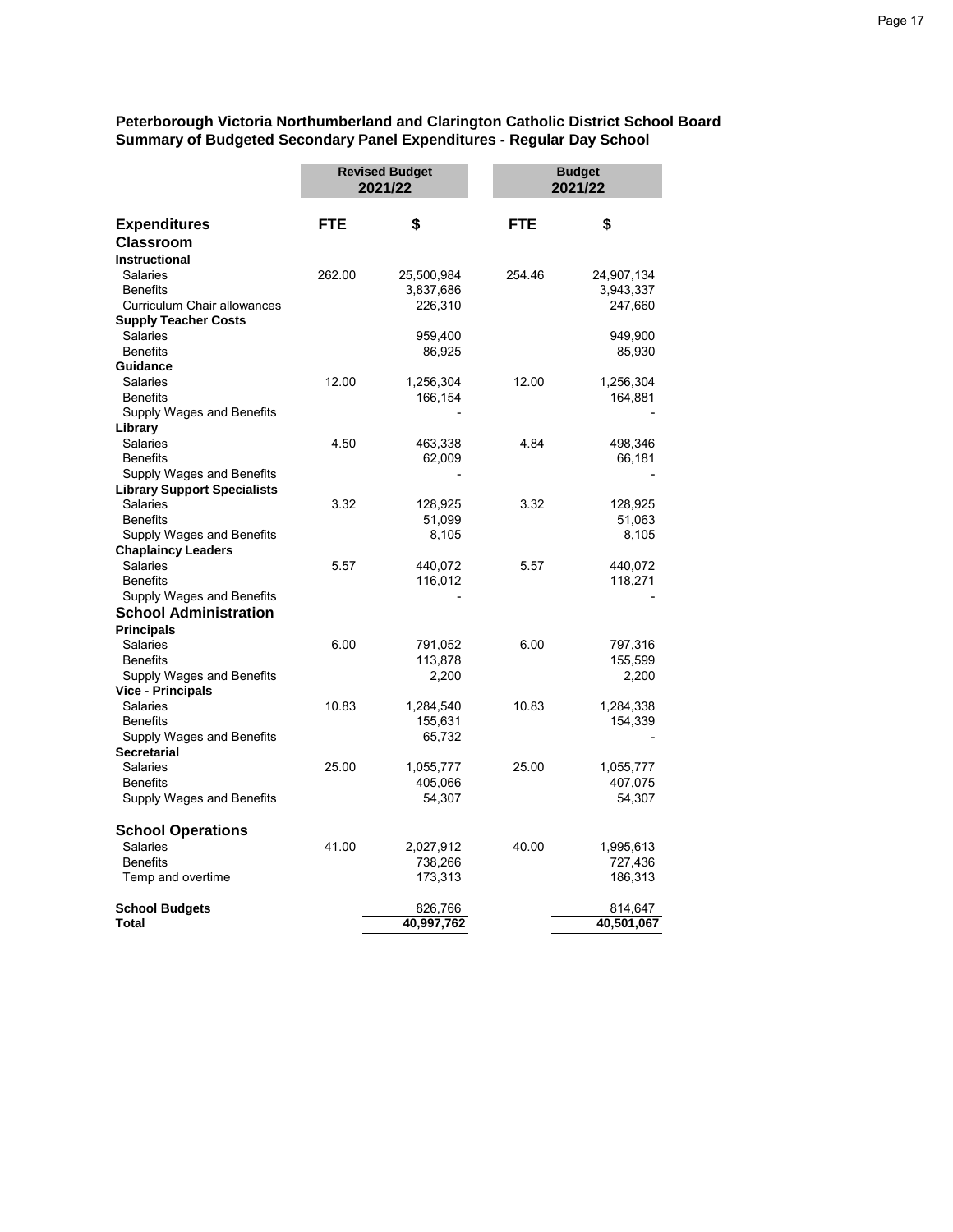**Peterborough Victoria Northumberland and Clarington Catholic District School Board Summary of Budgeted Central Expenditures - Regular Day School**

|                                            | <b>Revised Budget</b><br>2021/22 |                   | <b>Budget</b><br>2021/22 |                   |
|--------------------------------------------|----------------------------------|-------------------|--------------------------|-------------------|
| <b>Expenditures</b>                        | <b>FTE</b>                       | \$                | <b>FTE</b>               | \$                |
| <b>Consultants and Principal</b>           |                                  |                   |                          |                   |
| Salaries                                   | 8.00                             | 895,617           | 8.00                     | 895,657           |
| <b>Benefits</b>                            |                                  | 111,628           |                          | 110,778           |
| Safe Schools and Students at Risk          |                                  |                   |                          |                   |
| <b>Salaries</b>                            | 3.00                             | 272,104           | 3.00                     | 272,104           |
| <b>Benefits</b>                            |                                  | 49,684            |                          | 49,429            |
| <b>Central Professionals and Clerical</b>  |                                  |                   |                          |                   |
| Salaries                                   | 5.80                             | 413,765           | 5.80                     | 413,765           |
| <b>Benefits</b>                            |                                  | 123,318           |                          | 124,561           |
| <b>Information Technology</b>              |                                  |                   |                          |                   |
| <b>Salaries</b><br><b>Benefits</b>         | 17.00                            | 1,198,302         | 17.00                    | 1,186,552         |
| Overtime and temp wages and benefits       |                                  | 346,615<br>27,141 |                          | 350,432<br>27,141 |
| <b>Trustees</b>                            |                                  |                   |                          |                   |
| Salaries and benefits                      |                                  | 84,295            |                          | 84,612            |
| <b>Director and Superintendents</b>        |                                  |                   |                          |                   |
| <b>Salaries</b>                            | 7.00                             | 1,198,693         | 7.00                     | 1,193,590         |
| <b>Benefits</b>                            |                                  | 141,756           |                          | 145,239           |
| <b>Admin Assistants and SO Support</b>     |                                  |                   |                          |                   |
| Salaries                                   | 6.00                             | 429,222           | 6.00                     | 424,976           |
| <b>Benefits</b>                            |                                  | 123,969           |                          | 124,046           |
| Overtime and temp wages and benefits       |                                  | 19,000            |                          | 14,000            |
| <b>General and Business Administration</b> |                                  |                   |                          |                   |
| <b>Salaries</b>                            | 11.91                            | 988,743           | 11.91                    | 988,743           |
| <b>Benefits</b>                            |                                  | 276,232           |                          | 279,127           |
| Overtime and temp wages and benefits       |                                  | 6,500             |                          | 6,500             |
| <b>Human Resources and H&amp;S</b>         |                                  |                   |                          |                   |
| <b>Salaries</b>                            | 9.00                             | 796,350           | 8.00                     | 739,262           |
| <b>Benefits</b>                            |                                  | 205,989           |                          | 197,684           |
| Overtime and temp wages and benefits       |                                  | 4,873             |                          | 4,873             |
| <b>Communications</b><br><b>Salaries</b>   | 3.57                             |                   | 3.57                     | 285,418           |
| <b>Benefits</b>                            |                                  | 276,918<br>75,796 |                          | 79,194            |
| <b>School Operations and Maintenance</b>   |                                  |                   |                          |                   |
| <b>Salaries</b>                            | 18.75                            | 1,285,524         | 18.75                    | 1,257,453         |
| <b>Benefits</b>                            |                                  | 395,005           |                          | 390,919           |
| Overtime and temp wages and benefits       |                                  | 35,119            |                          | 43,915            |
| <b>Transportation</b>                      |                                  |                   |                          |                   |
| Salaries                                   | 4.00                             | 284,377           | 4.00                     | 283,537           |
| <b>Benefits</b>                            |                                  | 72,292            |                          | 73,132            |
| <b>Secondment</b>                          |                                  |                   |                          |                   |
| <b>Salaries</b>                            | 3.50                             | 325,558           | 3.50                     | 325,558           |
| <b>Benefits</b>                            |                                  | 45,839            |                          | 45,339            |
| <b>Total</b>                               |                                  | 10,512,726        |                          | 10,420,037        |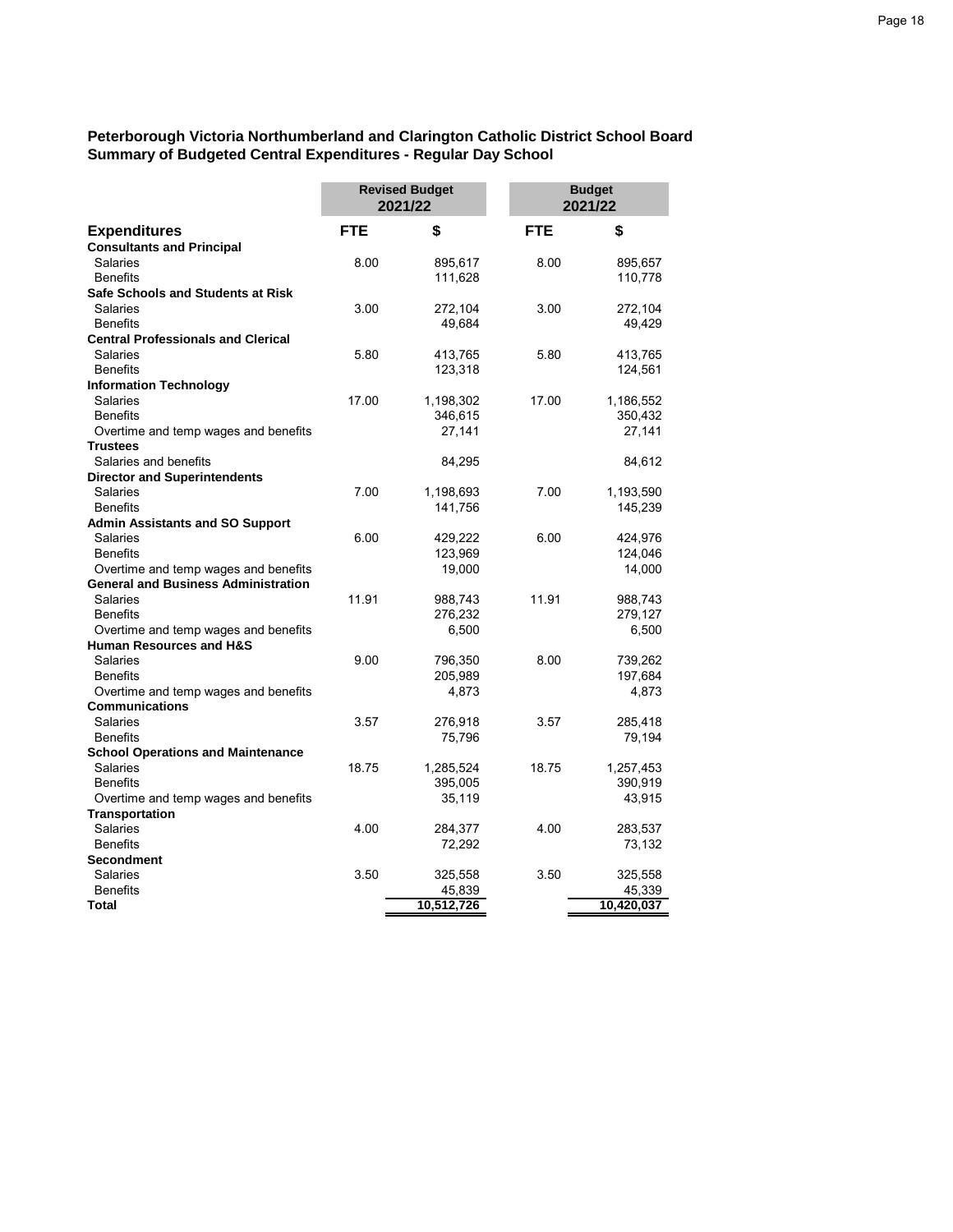#### **Peterborough Victoria Northumberland and Clarington Catholic District School Board Summary of Budgeted Special Education Expenditures**

|                                               |            | <b>Revised Budget</b><br>2021/2022 |            | <b>Budget</b><br>2021/2022 |
|-----------------------------------------------|------------|------------------------------------|------------|----------------------------|
| <b>Elementary Expenditures</b>                | <b>FTE</b> | \$                                 | <b>FTE</b> | \$                         |
| <b>Special Education Teachers</b>             |            |                                    |            |                            |
| Salaries                                      | 47.50      | 4,698,223                          | 47.00      | 4,648,892                  |
| <b>Benefits</b>                               |            | 669,122                            |            | 704,234                    |
| <b>Supply Teacher Costs</b>                   |            |                                    |            |                            |
| Salaries                                      |            | 87,714                             |            | 87,314                     |
| <b>Benefits</b>                               |            | 8,499                              |            | 8,462                      |
| <b>Educational Assistants</b>                 |            |                                    |            |                            |
| Salaries                                      | 253.21     | 9,571,934                          | 227.21     | 8,627,991                  |
| <b>Benefits</b>                               |            | 3,771,798                          |            | 3,484,052                  |
| Supply Wages and Benefits                     |            | 748,728                            |            | 577,333                    |
| <b>Support Workers</b>                        |            |                                    |            |                            |
| <b>Salaries</b>                               | 11.00      | 430,784                            | 11.00      | 430,784                    |
| <b>Benefits</b>                               |            | 170,504                            |            | 170,535                    |
| Supply Wages and Benefits                     |            | 41,599                             |            | 41,599                     |
| <b>Secondary Expenditures</b>                 |            |                                    |            |                            |
| <b>Special Education Teachers</b>             |            |                                    |            |                            |
| Salaries                                      | 26.50      | 2,537,667                          | 26.50      | 2,537,667                  |
| <b>Benefits</b>                               |            | 382,000                            |            | 397,689                    |
| Curriculum Chair allowances                   |            | 25,620                             |            | 25,620                     |
| <b>Supply Teacher Costs</b>                   |            |                                    |            |                            |
| Salaries                                      |            | 68,357                             |            | 68,357                     |
| <b>Benefits</b>                               |            | 6,630                              |            | 6,630                      |
| <b>Educational Assistants</b>                 |            |                                    |            |                            |
| Salaries                                      | 67.00      | 2,530,780                          | 59.00      | 2,242,144                  |
| <b>Benefits</b>                               |            | 976,601                            |            | 884,958                    |
| Supply Wages and Benefits                     |            | 159,287                            |            | 179,449                    |
| <b>Support Workers</b>                        |            |                                    |            |                            |
| Salaries                                      | 12.00      | 469,946                            | 12.00      | 469,946                    |
| <b>Benefits</b>                               |            | 186,004                            |            | 186,038                    |
| Supply Wages and Benefits                     |            | 26,107                             |            | 9,383                      |
| <b>Central Expenditures</b>                   |            |                                    |            |                            |
| <b>Special Education Teachers</b>             |            |                                    |            |                            |
| Salaries                                      | 3.00       | 275,414                            | 3.00       | 275,414                    |
| <b>Benefits</b>                               |            | 40,533                             |            | 40,213                     |
| <b>Section 23</b>                             |            |                                    |            |                            |
| Salaries                                      | 1.00       | 103,578                            | 1.00       | 103,578                    |
| <b>Benefits</b>                               |            | 13,795                             |            | 13,689                     |
| Consultants                                   |            |                                    |            |                            |
| Salaries                                      | 4.00       | 436,412                            | 4.00       | 436,412                    |
| <b>Benefits</b>                               |            | 55,450                             |            | 55,021                     |
| Paraprofessionals                             |            |                                    |            |                            |
| Salaries                                      | 23.34      | 1,811,584                          | 21.34      | 1,699,544                  |
| <b>Benefits</b>                               |            | 522,073                            |            | 490,780                    |
| <b>Sub-total Wages and Benefits</b>           |            | 30,826,743                         |            | 28,903,728                 |
| <b>Department Budgets</b>                     |            |                                    |            |                            |
| Superintendent of Special Education           |            | 25,861                             |            | 25,861                     |
| Mental Health Data and Information Collection |            | 50,000                             |            | 50,000                     |
| <b>Special Education Services</b>             |            | 352,921                            |            | 349,921                    |
| Professional Development - Supply Costs       |            | 67,081                             |            | 67,081                     |
| <b>SEA</b>                                    |            | 1,116,590                          |            | 674,645                    |
| CASA/ABA Support/After Schools Development    |            | 217,435                            |            | 135,253                    |
| Sub-total department budgets                  |            | 1,829,888                          |            | 1,302,761                  |
| <b>Total Expenditures</b>                     |            | 32,656,631                         |            | 30,206,489                 |
|                                               |            |                                    |            |                            |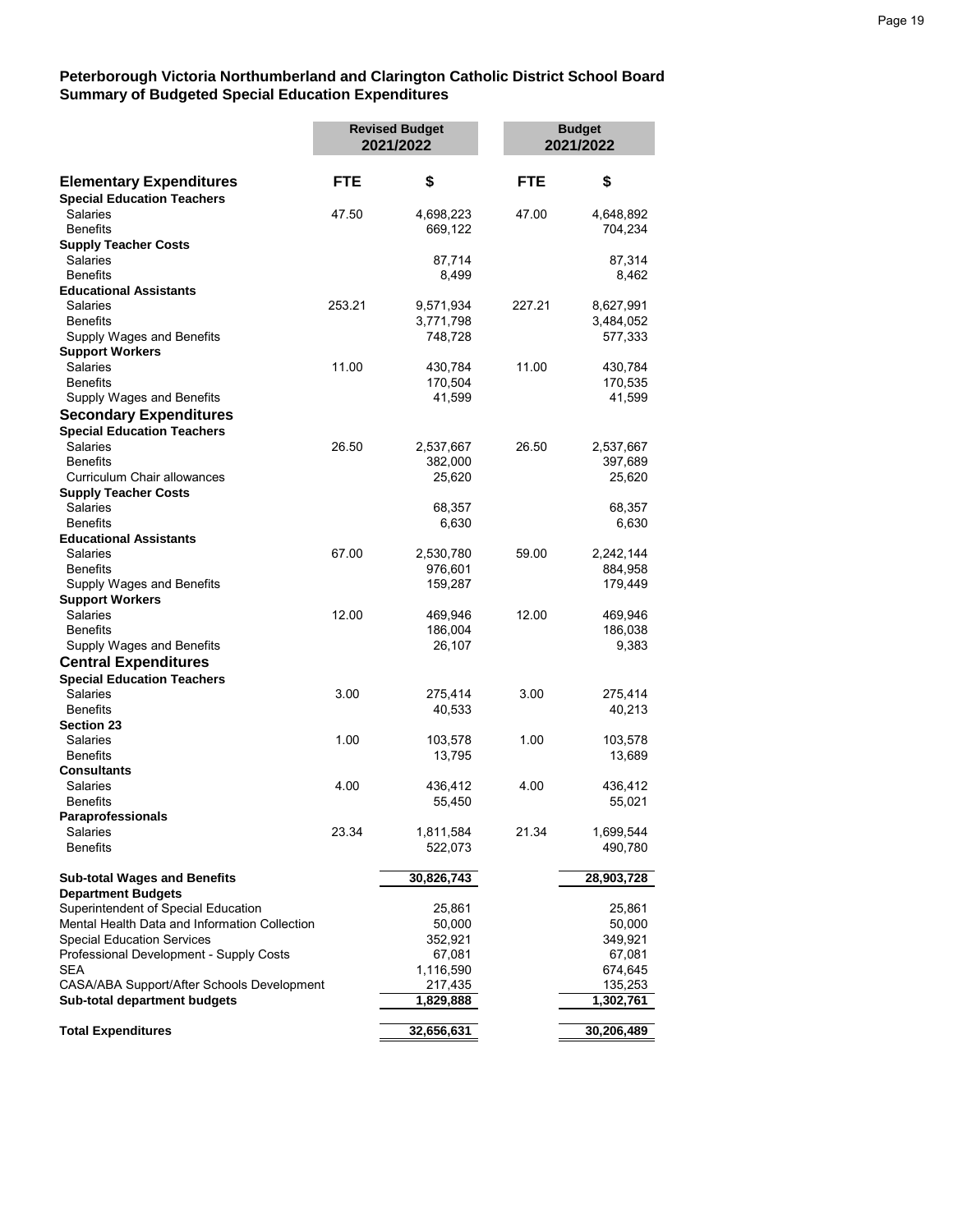#### **Peterborough Victoria Northumberland and Clarington Catholic District School Board Summary of Departmental Budgets - Regular Day School**

|                                                                                              | <b>Revised Budget</b><br>2021/22 | <b>Budget</b><br>2021/22 |
|----------------------------------------------------------------------------------------------|----------------------------------|--------------------------|
| <b>Expenditures</b>                                                                          | \$                               | \$                       |
| <b>Teaching and Learning</b>                                                                 |                                  |                          |
| Central Services/Curriculum Support                                                          | 79,705                           | 79,705                   |
| Teacher/Curriculum Support Services                                                          | 35,234                           | 35,234                   |
| Early Learning                                                                               | 26,060                           | 26,060                   |
| Tutoring                                                                                     | 110,483                          | 60,743                   |
| Religion and Family Life Education                                                           | 262,705                          | 262,705                  |
| Indigenous Education<br><b>MISA</b>                                                          | 231,850<br>40,074                | 128,533<br>40,074        |
| Curriculum and Assessment Implementation                                                     | 41,771                           | 41,771                   |
| Literacy, Numeracy, Student Achievement                                                      | 114,845                          | 52,134                   |
| <b>Student Success Initiatives</b>                                                           | 163,796                          | 163,336                  |
| <b>OYAP Program Support</b>                                                                  | 115,300                          | 115,300                  |
| <b>Experiential Learning</b>                                                                 | 51,375                           | 35,795                   |
| Specialist High Skills Major Program (move to GSN from PPF)                                  | 505,618                          | 502,600                  |
| <b>Outdoor Education</b>                                                                     | 159,247                          | 128,369                  |
| Safe and Accepting Schools                                                                   | 79,939                           | 73,939                   |
| Equity and Inclusive Education<br><b>Catholic Parent Engagement</b>                          | 25,000                           |                          |
| Superintendent of Learning & Student Success                                                 | 25,245<br>14,596                 | 25,245<br>14,596         |
| Superintendent of Learning & Student Success                                                 | 10,255                           | 10,255                   |
| Superintendent of Learning & Student Success                                                 | 17,096                           | 17,096                   |
| <b>Subtotal</b>                                                                              | 2,110,194                        | 1,813,490                |
| <b>Learning Technologies</b>                                                                 |                                  |                          |
| Computer Plan Current Year                                                                   | 857,378                          | 857,378                  |
| Learning Technology                                                                          | 506,545                          | 506,545                  |
| Teacher In-service Release                                                                   | 12,282                           | 12,282                   |
| Corporate Systems                                                                            | 1,007,295                        | 1,007,295                |
| <b>Subtotal</b>                                                                              | 2,383,500                        | 2,383,500                |
| <b>Administrative Departments</b><br><b>Employee &amp; Labour Relations &amp; Leadership</b> |                                  |                          |
| Superintendent of Learning, Leadership and HR                                                | 16,996                           | 16,996                   |
| Leadership and Talent Development                                                            | 55,822                           | 49,822                   |
| New Teacher Induction Program                                                                | 87,116                           | 87,116                   |
| <b>Human Resources Services</b>                                                              | 184,746                          | 184,746                  |
| <b>Trustees</b>                                                                              | 171,317                          | 171,317                  |
| <b>Director of Education</b>                                                                 | 178,098                          | 138,098                  |
|                                                                                              |                                  |                          |
| <b>Communications and FOI</b>                                                                | 84,535                           | 84,535                   |
| <b>Business, Finance, Facilties and Transportation</b>                                       |                                  |                          |
| General Administration - School Support                                                      | 167,000                          | 147,000                  |
| General Administration - Admin Support<br>Superintendent of Business and Capital Planning    | 168,136<br>36,026                | 168,136<br>36,026        |
| <b>School Support</b>                                                                        | 13,500                           | 13,500                   |
| <b>Emergency Preparedness</b>                                                                | 3,000                            | 3,000                    |
| <b>Business Administration</b>                                                               | 95,048                           | 95,048                   |
| Health & Safety/Student Injury Preventation                                                  | 203,911                          | 174,911                  |
| Community Use of Schools                                                                     | 24,760                           | 24,760                   |
| <b>School Facilties Operations</b>                                                           | 2,245,192                        | 2,260,192                |
| <b>School Facilities Utilities</b>                                                           | 3,317,250                        | 3,317,250                |
| <b>School Facilities Maintenance</b>                                                         | 2,160,594                        | 2,054,940                |
| Transportation<br><b>Total Department Budgets</b>                                            | 12,264,722<br>25,971,463         | 12,524,722<br>25,749,105 |
| Supported Capital Debt - Interest Portion                                                    | 1,793,772                        | 1,793,772                |
| Supported Capital Debt - Principal Portion                                                   | 3,484,472                        | 3,484,472                |
| <b>Capital Debt Expenditures</b>                                                             | 5,278,244                        | 5,278,244                |
| <b>COVID-19 PPE and cleaning Contingency</b>                                                 |                                  |                          |
| Total                                                                                        | 31,249,707                       | 31,027,349               |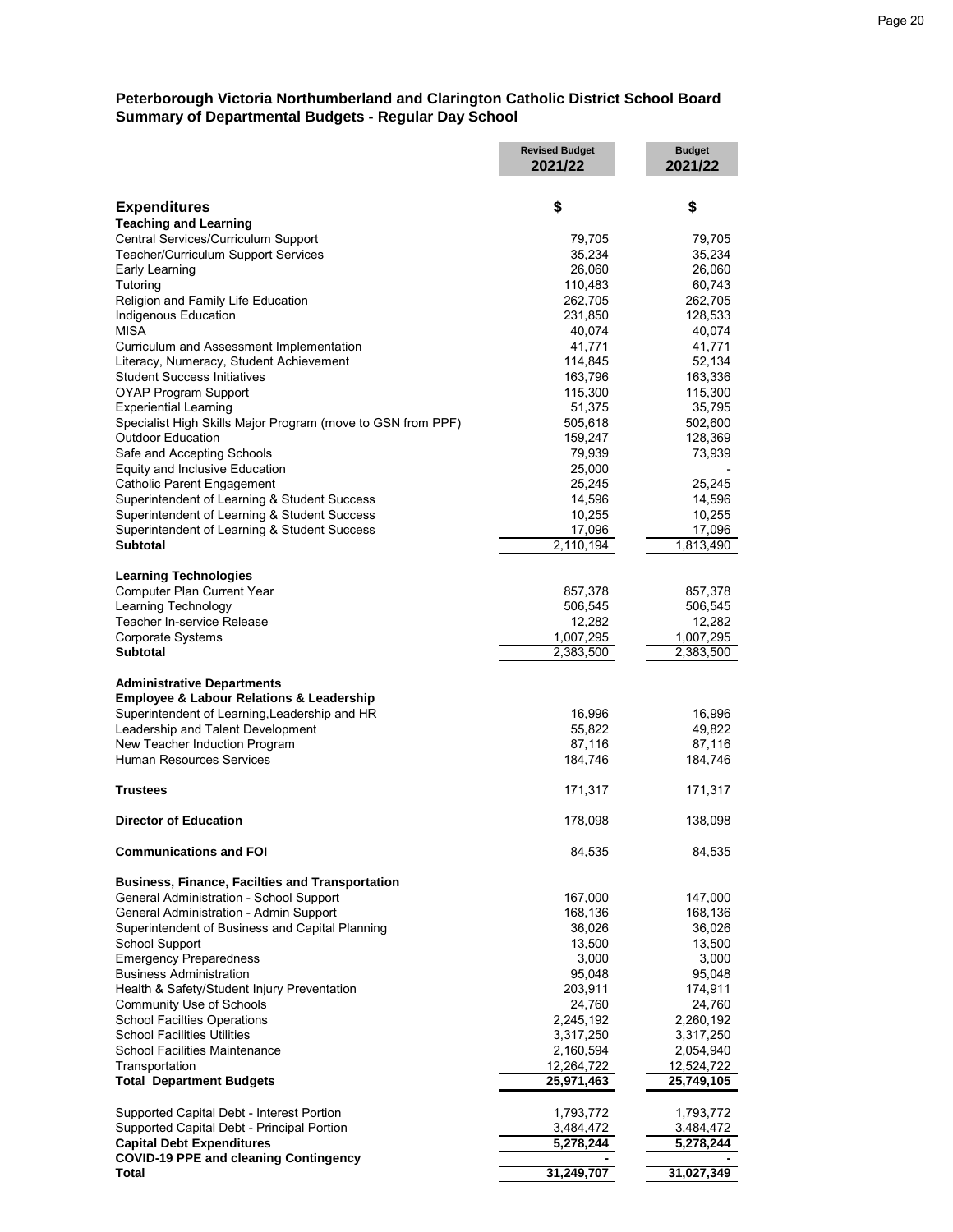|                                                                                      | <b>Revised Budget</b><br>2021/22 | <b>Budget</b><br>2021/22 |
|--------------------------------------------------------------------------------------|----------------------------------|--------------------------|
|                                                                                      |                                  |                          |
| <b>Revenue</b>                                                                       | \$                               | \$                       |
| COVID - Transportation                                                               | 764,300                          | 382,150                  |
| COVID - Reopening Additional Staffing - at budget was unallocat                      |                                  | 939,637                  |
| COVID - Special Education Supports - at budget was unallocated                       |                                  | 85,433                   |
| COVID - Mental Health Supports- at budget was unallocated                            |                                  | 53,161                   |
| COVID - Re-engaging Students and Reading Assessment                                  | 156,616                          | 156,616                  |
| COVID - In Kind Donation PPE                                                         | 1,000,000                        |                          |
| Focus on Youth                                                                       | 70,000                           |                          |
| Transportation & Stability Supports for Children in Care                             | 20,500                           |                          |
| Learning and Innovation Fund for Teachers                                            | 45,000                           | 45,000                   |
| Educators Autism AQ Subsidy                                                          | 28,001                           | 11,700                   |
| Well-Being and Mental Health Bundle                                                  | 35,529                           | 26,300                   |
| Anti-Sex Trafficking Protocol Development and Implementation                         | 10,930                           |                          |
| School College Work Initiative                                                       | 40,000                           | 40,000                   |
| <b>Connectivity at Schools</b>                                                       | 134,927                          |                          |
| Excellence in Education Administration Fund                                          | 150,000                          |                          |
| Demographic Data Gathering                                                           | 69,165                           |                          |
| OLE - FML and FSL, French Extended Learning                                          | 110,295                          |                          |
| De-Streaming Implementation Supports                                                 | 30,826                           |                          |
| <b>CODE ELL</b>                                                                      | 6,123                            |                          |
| SHSM Additional funding (added to GSN in 2122)                                       | 153,000                          | 153,000                  |
| <b>Renewed Mathematics Strategy</b>                                                  | 327,000                          | 327,000                  |
| <b>Additional Qualifications in Math</b>                                             | 32,500                           |                          |
| Parents Reaching Out                                                                 | 20,177                           | 20,200                   |
| <b>Total</b>                                                                         | 3,204,889                        | 2,240,197                |
| <b>Expenditures - Non Staffing</b>                                                   |                                  |                          |
| COVID - Transportation                                                               | 764,300                          | 382,150                  |
| COVID - Reopening Additional Staffing - at budget was unallocat                      |                                  | 939,637                  |
| COVID - Special Education Supports - at budget was unallocated                       |                                  | 85,433                   |
| COVID - Mental Health Supports- at budget was unallocated                            |                                  | 53,161                   |
| COVID - Re-engaging Students and Reading Assessment                                  | 156,616                          | 156,616                  |
| COVID - In Kind Donation PPE                                                         | 1,000,000                        |                          |
| Focus on Youth                                                                       | 70,000                           |                          |
| Transportation & Stability Supports for Children in Care                             | 20,500                           |                          |
| Learning and Innovation Fund for Teachers                                            | 45,000                           | 45,000                   |
| Educators Autism AQ Subsidy                                                          | 28,001                           | 11,700                   |
| Well-Being and Mental Health Bundle                                                  | 35,529                           | 26,300                   |
| Anti-Sex Trafficking Protocol Development and Implementation                         | 10,930                           |                          |
| School College Work Initiative                                                       | 40,000                           | 40,000                   |
| <b>Connectivity at Schools</b><br><b>Excellence in Education Administration Fund</b> | 134,927                          |                          |
|                                                                                      | 150,000<br>69,165                |                          |
| Demographic Data Gathering<br>OLE - FML and FSL, French Extended Learning            | 110,295                          |                          |
| De-Streaming Implementation Supports                                                 | 30,826                           |                          |
| <b>CODE ELL</b>                                                                      | 6,123                            |                          |
| SHSM Additional funding (added to GSN in 2122)                                       | 153,000                          | 153,000                  |
| <b>Renewed Mathematics Strategy</b>                                                  | 141,300                          | 141,270                  |
| <b>Additional Qualifications in Math</b>                                             | 32,500                           |                          |
| Parents Reaching Out                                                                 | 20,177                           | 20,200                   |
| <b>Expenditures</b>                                                                  | 3,019,189                        | 2,054,467                |
| Net funding allocated to Staffing                                                    | 185,700                          | 185,730                  |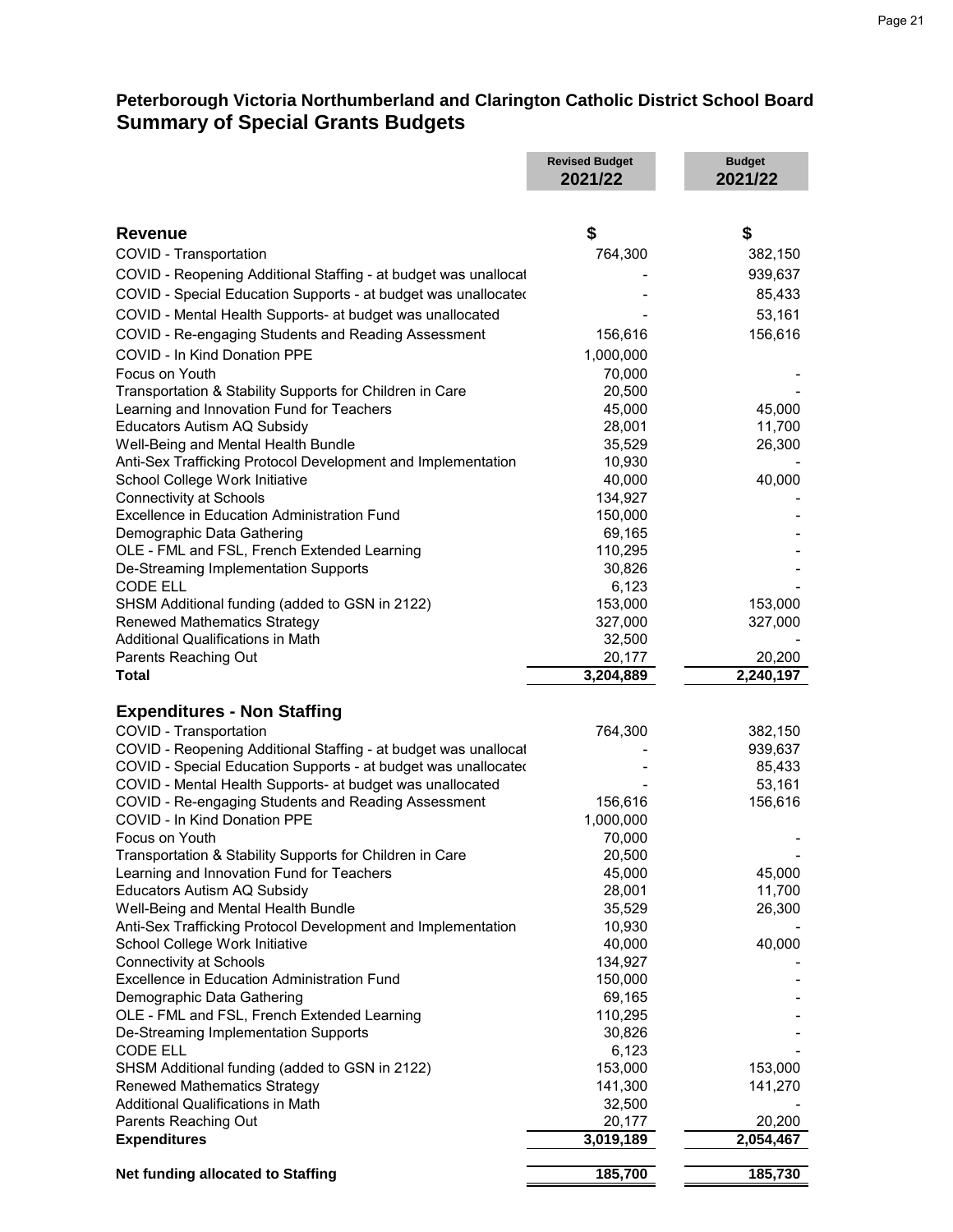<span id="page-21-0"></span>

|                                                                                         | 2020-21     |             | 2021-22       |                          |            |  |  |
|-----------------------------------------------------------------------------------------|-------------|-------------|---------------|--------------------------|------------|--|--|
|                                                                                         |             |             |               | <b>Actual to Revised</b> |            |  |  |
|                                                                                         | Actual      | Budget      | \$ Increase   | % Increase               |            |  |  |
|                                                                                         |             | (Estimates) | (Revised Est) | (Decrease)               | (Decrease) |  |  |
| <b>Grant Revenue</b>                                                                    |             |             |               |                          |            |  |  |
| Foundation Alloc. - Elementary                                                          | 55,230,542  | 55,424,645  | 56,291,386    | 866,741                  |            |  |  |
| School Foundation - Elementary                                                          | 7.540.239   | 7.517.328   | 7.575.504     | 58,176                   |            |  |  |
| Foundation Alloc. - Secondary                                                           | 26.640.613  | 26,414,401  | 26.515.476    | 101,075                  |            |  |  |
| School Foundation - Secondary                                                           | 3,926,728   | 3,916,747   | 3,935,275     | 18,528                   |            |  |  |
| Parent Engagement Allocation                                                            | $\Omega$    | 25,464      | 25,493        | 29                       |            |  |  |
| Mental Health and Well-Being                                                            | 576,273     | 580,467     | 583,770       | 3,303                    |            |  |  |
| Supporting Student Mental Health Allocation                                             | 119,414     | 120,284     | 120,511       | 227                      |            |  |  |
| Less Mental Health to(from) Deferred Revenue                                            | (29, 023)   | 0           | $\mathbf 0$   | 0                        |            |  |  |
| Special Education Alloc.                                                                | 24,594,035  | 24,674,854  | 25.146.919    | 472,065                  |            |  |  |
| Sp Ed and SEA Funds Transferred (to)from Deferred Revenue                               | 122.322     |             | 542.521       | 542,521                  |            |  |  |
| Section 23                                                                              | 117,766     | 117,766     | 117,766       | 0                        |            |  |  |
| Language Allocation                                                                     | 2,651,192   | 2,798,445   | 2,806,083     | 7,638                    |            |  |  |
| <b>Supported Schools</b>                                                                | 1,812       | 9,841       | 1,828         | (8,013)                  |            |  |  |
| Indigeneous Education Allocation                                                        | 1,109,803   | 1,391,043   | 1,353,844     | (37, 199)                |            |  |  |
| Deferred Revenue Indigeneous Education                                                  | (49, 551)   | 0           | 101,146       | 101,146                  |            |  |  |
| Remote & Rural Allocation                                                               | 653,278     | 698,825     | 651,148       | (47, 677)                |            |  |  |
| Rural and Northern Education Fund                                                       | 371,530     | 367,063     | 367,063       | 0                        |            |  |  |
| Learning Opportunity Allocation                                                         | 763,325     | 775,717     | 775,285       | (432)                    |            |  |  |
| Tutoring, SHSM, Outdoor Ed and Experiential Learning Allocations                        | 487,534     | 926.886     | 929,436       | 2,550                    |            |  |  |
| Deferred Revenue Targeted Student Supports                                              | (47, 622)   | 19.533      | 153.368       | 133,835                  |            |  |  |
| Deferred Revenue Experiential Learning                                                  | 82,139      |             | 85.038        | 85,038                   |            |  |  |
| Supports for Students                                                                   | 1,650,813   | 1,650,813   | 1,650,813     | 0                        |            |  |  |
| Continuing Education, Adult, High Credit and Summer School                              | 480,181     | 489,596     | 490,896       | 1,300                    |            |  |  |
| Cost Adjustment and Teacher Qualification and Experience                                | 12,825,142  | 15,368,452  | 14,072,942    | (1, 295, 510)            |            |  |  |
| <b>Benefits Trust Funding</b>                                                           | 1.424.105   | 1.630.553   | 1.714.087     | 83.534                   |            |  |  |
| <b>ECE Qualification and Experience</b>                                                 | 903.141     | 928.140     | 959.314       | 31.174                   |            |  |  |
| New Teacher Induction Program                                                           | 105.309     | 137.116     | 135,210       | (1,906)                  |            |  |  |
| <b>Transportation Allocation</b>                                                        | 11,622,984  | 12,071,341  | 12,131,629    | 60,288                   |            |  |  |
| Administration & Governance                                                             | 5,062,143   | 5,015,552   | 5,046,222     | 30,670                   |            |  |  |
| Program Leadership Allocation                                                           | 905,863     | 999,389     | 999,389       | 0                        |            |  |  |
| <b>School Operations Allocation</b>                                                     | 15,149,324  | 15,214,898  | 15,370,311    | 155,413                  |            |  |  |
| Community Use of Schools                                                                | 206,581     | 206.311     | 206,311       | 0                        |            |  |  |
| Capital Debt Support - Interest Portion                                                 | 2,023,681   | 1,817,772   | 1,817,772     | $\Omega$                 |            |  |  |
|                                                                                         | 632,055     | 375,449     | 139,783       | (235, 666)               |            |  |  |
| <b>Declining Enrolment</b>                                                              | 2,331,396   | n           | 0             | 0                        |            |  |  |
| <b>Funding Stabilization</b><br><b>Total Operating Grants for Student Needs</b>         | 180,185,067 | 181,684,691 | 182,813,539   | 1,128,848                | 0.62%      |  |  |
|                                                                                         |             |             |               |                          |            |  |  |
| Other Revenue including salary recoveries, grants for budgeted staff positions and SHSM | 2,651,456   | 2,253,677   | 2,227,305     | (26, 372)                |            |  |  |
| Ministry Grants - COVID 19 - Staffing                                                   | 3,021,899   | 1,495,111   | 2,989,847     | 1,494,736                |            |  |  |
| Ministry Grants - COVID 19 - Other                                                      | 402,135     | 105,654     | 211,308       | 105,654                  |            |  |  |
| Ministry Grants - COVID 19 - Donation in Kind PPE                                       | 1,022,170   | n           | 1,000,000     | 1,000,000                |            |  |  |
| Ministry Grants - Targeted Special Grant Funding                                        | 590,233     | 284,470     | 945,273       | 660,803                  |            |  |  |
| Ministry Grants - Targeted Special Grant Funding - COVID                                | 1,356,402   | 538.766     | 920.916       | 382.150                  |            |  |  |
| Ministry Grants - Education Worker Protection and Supports for Students                 | 2,258,660   | 2,258,660   | 2,258,660     | 0                        |            |  |  |
| <b>Sub-Total Revenue and Grants</b>                                                     | 191.488.022 | 188,082,263 | 193,366,848   | 4,745,819                | 2.52%      |  |  |
| <b>Grants for Capital Purposes</b>                                                      |             |             |               |                          |            |  |  |
| School Renewal and Temporary Accomodation Funding                                       | 2,250,157   | 2,365,129   | 2,556,097     | 190,968                  |            |  |  |
| Climate Action Incentive Fund                                                           | 375,534     | 0           | 0             | $\Omega$                 |            |  |  |
| <b>School Conditioning</b>                                                              | 2.393.948   | 3,603,704   | 5,146,000     | 1,542,296                |            |  |  |
| COVID - HVAC                                                                            | 541,035     | $\Omega$    | 0             | 0                        |            |  |  |
| COVID-19 Resilience Infrastructure Stream                                               | 4,743,115   | 3,342,574   | 3,613,317     | 270,743                  |            |  |  |
| <b>Total Grants for Capital Purposes</b>                                                | 10,303,789  | 9,311,407   | 11,315,414    | 2,004,007                |            |  |  |

**Total Revenue and Grants for Compliance Purposes 2011,812,911,811,811,811,811,811,811,811,811,826** 

|  | 201.791.811 | 197.393.670 | 204.682.262 | 6.749.826 | 3.30% |
|--|-------------|-------------|-------------|-----------|-------|
|--|-------------|-------------|-------------|-----------|-------|